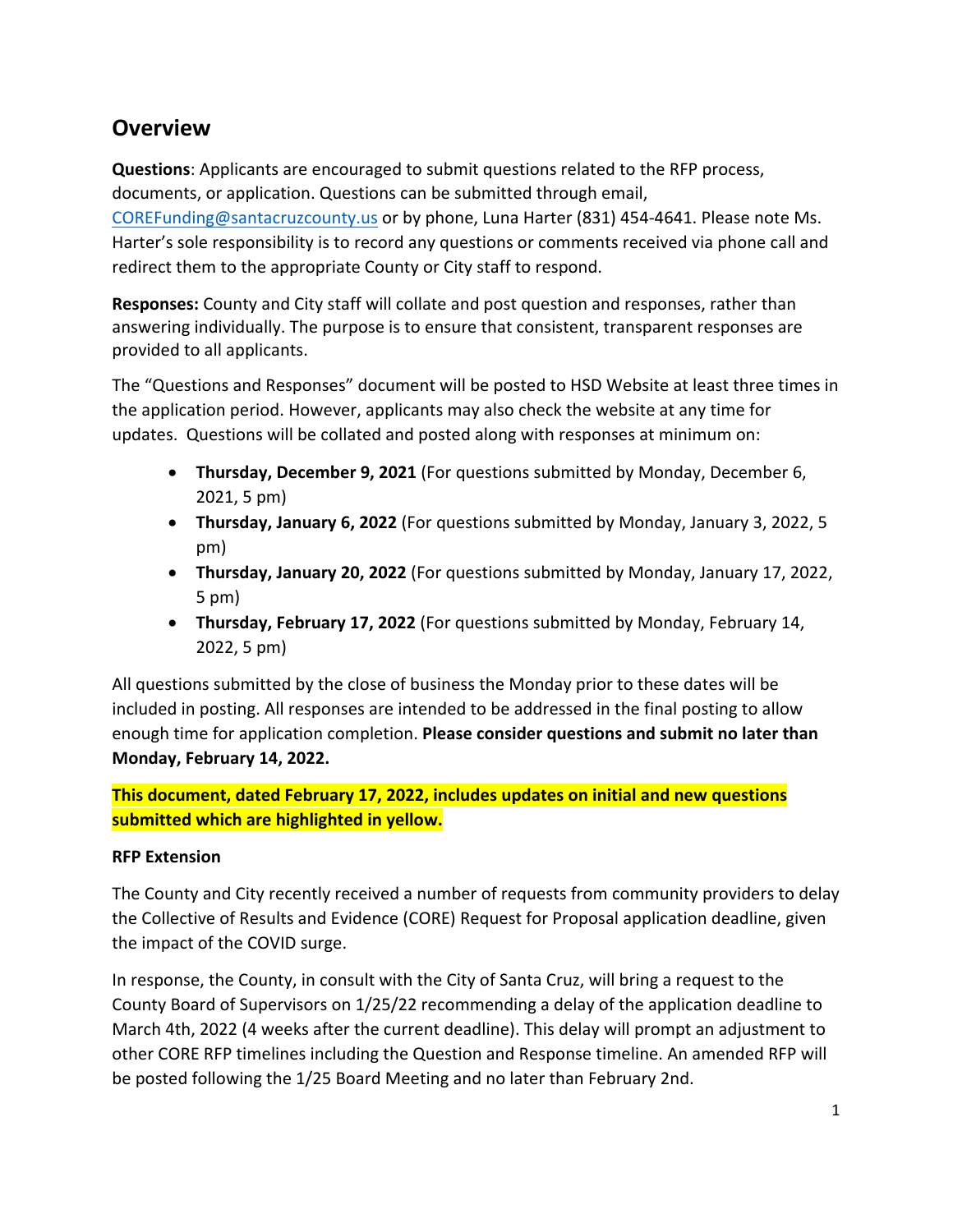### **Character Count Update**

The County and City have made a revision to the application in the **What Are the Services?**  Section to the Accomplishments (Small Tier) and Outcomes (Medium, Large, and Targeted Impact). It was intended that descriptions of Accomplishments and Outcomes be shorter and therefor the character limit has been changed from 3000 characters to **1000 characters** for questions in that section**.**

It was also intended that the name of the specific program or practice that will be implemented to meet the outcomes be longer and therefor the character limit has been increased from 40 characters to 300 characters.

## **How is this Document Organized?**

Questions and responses are grouped together based on themes. These themes include:

- A. Applicant Resources (e.g., questions regarding trainings or utilizing online application portal), Page 2
- B. Application (application and proposed budget), Page 6
	- *i. General Questions on Applications*
	- *ii. Evidence Based Practices*
	- *iii. Equity*
	- *iv. Budget*
	- *v. People Served*
	- *vi. Achievements/Outcomes*
- C. Scoring and Panels, Page 16
- D. Funding, Page 18
- E. Contracts and Reporting, Page 21
- F. Miscellaneous, Page 22

Questions and responses are numbered sequentially within each theme. The applicant who posed the question will not be identified.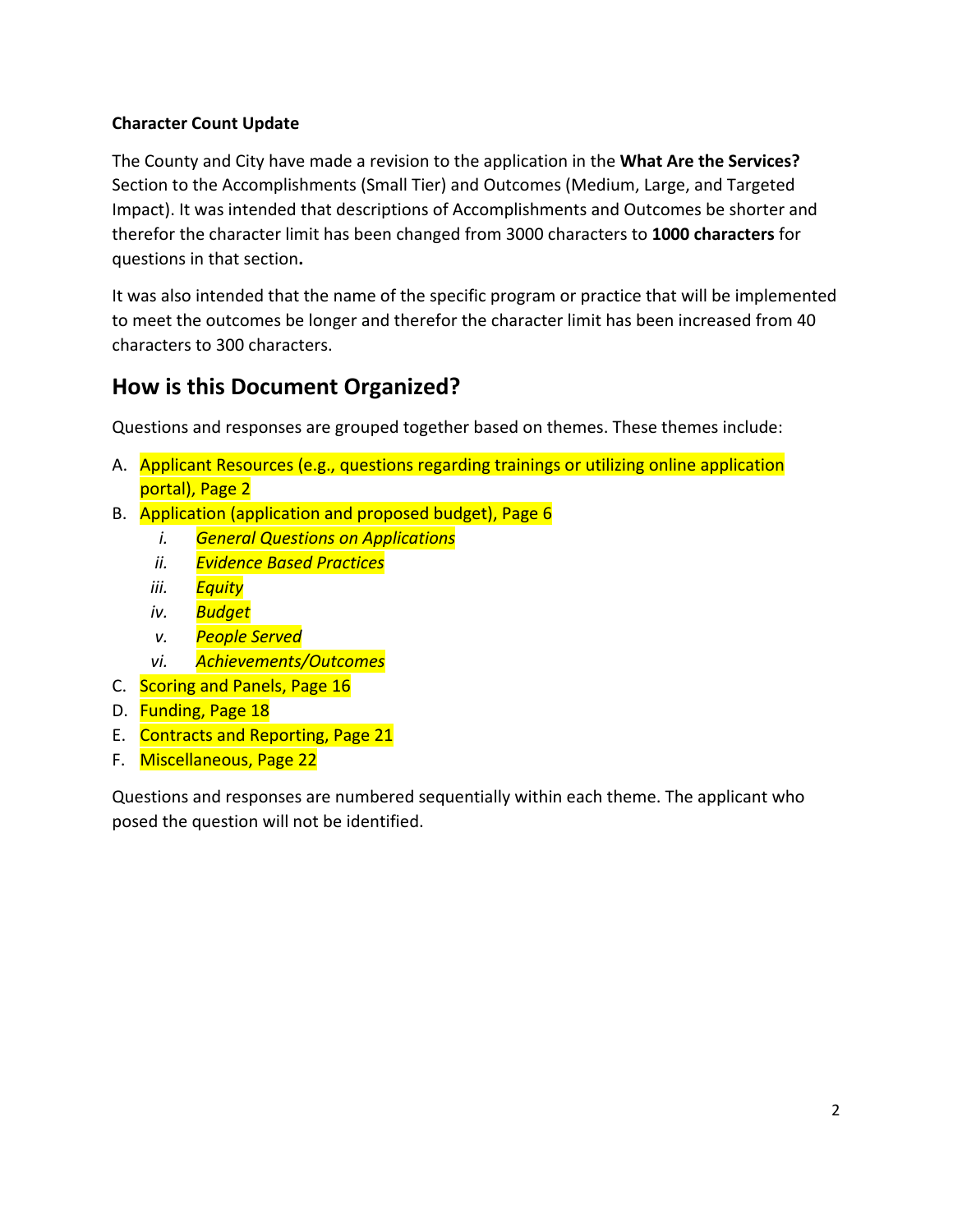### A. Applicant Resources

Questions related to using on-line application or forms and accessing support

1. **Question:** Can multiple people from the organization be logged in and working at the same time? Either in the same app or different ones under the agency's account…

**Response:** Only one person may be logged in and working on an application at a time.

2. **Question:** Is there a file size limit for the submission of documents?

**Response:** The file limit is 5,000 kilobytes per document.

3. **Question:** So, you cannot "save & logout" multiple applications without submitting them first?

**Response:** Applicants can only have one application open at a time. Applicants may submit their application and edit one or multiple applications up until February 4, 2022, 5:00 PM PST. Applications will not be reviewed until after the February 4, 2022, 5:00 PM PST.

4. **Question:** Is it one account per organization? If it is a larger organization, would it be one account per "program"?

**Response:** Agencies can choose to use one account or multiple accounts for the online application portal, Reviewr. It is at the applicant's discretion which option makes the most sense for their agency.

5. **Question:** How can an applicant preview the entirety of the application, including all questions and character counts?

**Response:** Applicants have two ways to view the entire application and character counts: Using the Optional Application Forms and the online application portal Reviewr. Applicants can find Optional Application Forms on the CORE HSD Webpage that include all the questions and respective character counts for each tier's application. Applicants can also view the application by accessing the application on the online application portal Reviewr, however applicants will need to fill out each section to see the following section. More information can be found in the RFP in section 5.1 Submission on page 10.

6. **Question:** Are there character count limits for each section?

**Response:** Character counts can be found on the online application portal, Reviewr, as well as on the Optional Application Forms found at the HSD CORE webpage. All applicants are encouraged to utilize the online application portal.

7. **Question:** I'm an Independent Consultant working on multiple applications for different nonprofits. Can I have multiple applications under my account, or should I ask each organization to set up an account and then share the login information with me?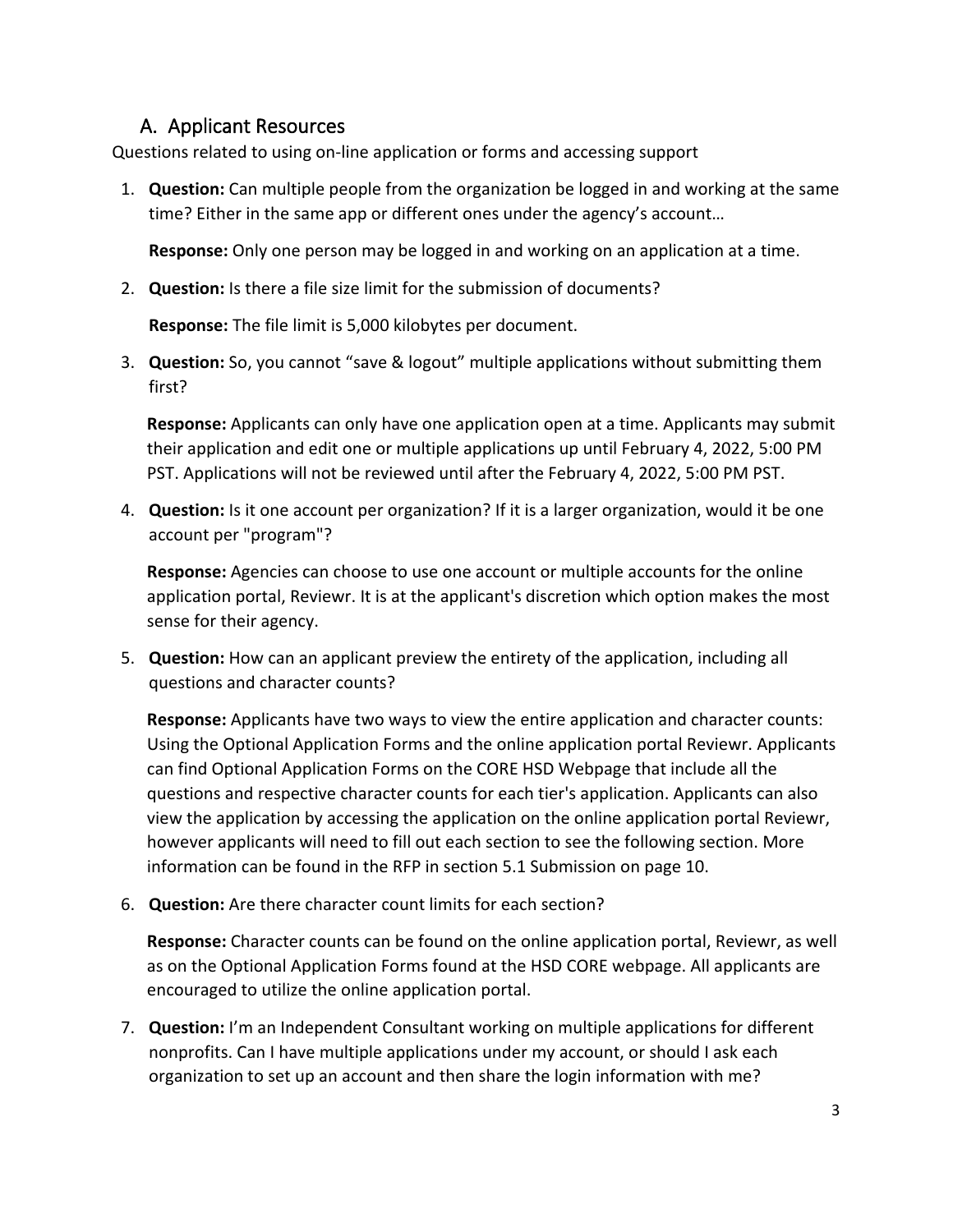**Response:** It is recommended, although not required, that each agency has its own account.

8. **Question:** If our agency has received funding from SCC Human Services in the past, will we need to set up a new account?

**Response:** All applicants will need to set-up an account in Reviewr.

9. **Question:** When would the consultants suggest we sign up for 1-on-1 session? (i.e., how far along in the app process would they prefer we be to maximize our time together?)

**Response:** Training is recommended but not required. The best timing for the training sessions will be different for each organization, depending on the specific questions and concepts they want help with. Applicants may sign up for a TA session at any time, but the CORE consultants recommend that applicants attend or watch at least one group training that covers key concepts and tools prior to attending the scheduled TA session. Applicants may sign up for a one-on-one Technical Assistance (TA) session (one per application) with one of the CORE consultants via this Google Sheet

[\(https://docs.google.com/spreadsheets/d/1hNxe-](https://docs.google.com/spreadsheets/d/1hNxe-i0IhJRDtZGegJrFf8VY4uCMb4MDUpq8xO5pIhQ/edit#gid=581970427)

[i0IhJRDtZGegJrFf8VY4uCMb4MDUpq8xO5pIhQ/edit#gid=581970427\)](https://docs.google.com/spreadsheets/d/1hNxe-i0IhJRDtZGegJrFf8VY4uCMb4MDUpq8xO5pIhQ/edit#gid=581970427). More information can be found in the RFP under section 5.7 CORE Framework Training and Support on page 12.

10. **Question:** Who do we contact if we have a specific question regarding our request? More specifically to discuss if our program aligns with the CORE conditions.

**Response:** Applicants may submit questions related to the RFP process, documents, or application content via email COREFunding@santacruzcounty.us Alternatively, if applicants are unable to email, questions may be left on the voice mail at (831)-454 -4816. Emails or voice mails regarding questions on the RFP will not be returned and instead will be posted to the Human Services Website. More information can be found in the RFP under section 5.6 Questions and Responses on page 11. Additionally, applicants can make use of training and support provided by the CORE consultants. More information can be found in the RFP under section 5.7 CORE Framework Training and Support on page 12.

11. **Question:** Are all trainings going to be recorded? Because some of the appear as "N/A" for the link

**Response:** Group trainings will be recorded and posted to the HSD CORE webpage. Group office hours may be posted to the HSD CORE webpage if all attending the office hour consents to the meeting being recorded. Individual office hours will not be recorded or posted. More information can be found in the RFP under section 5.7 CORE Framework Training and Support on page 12.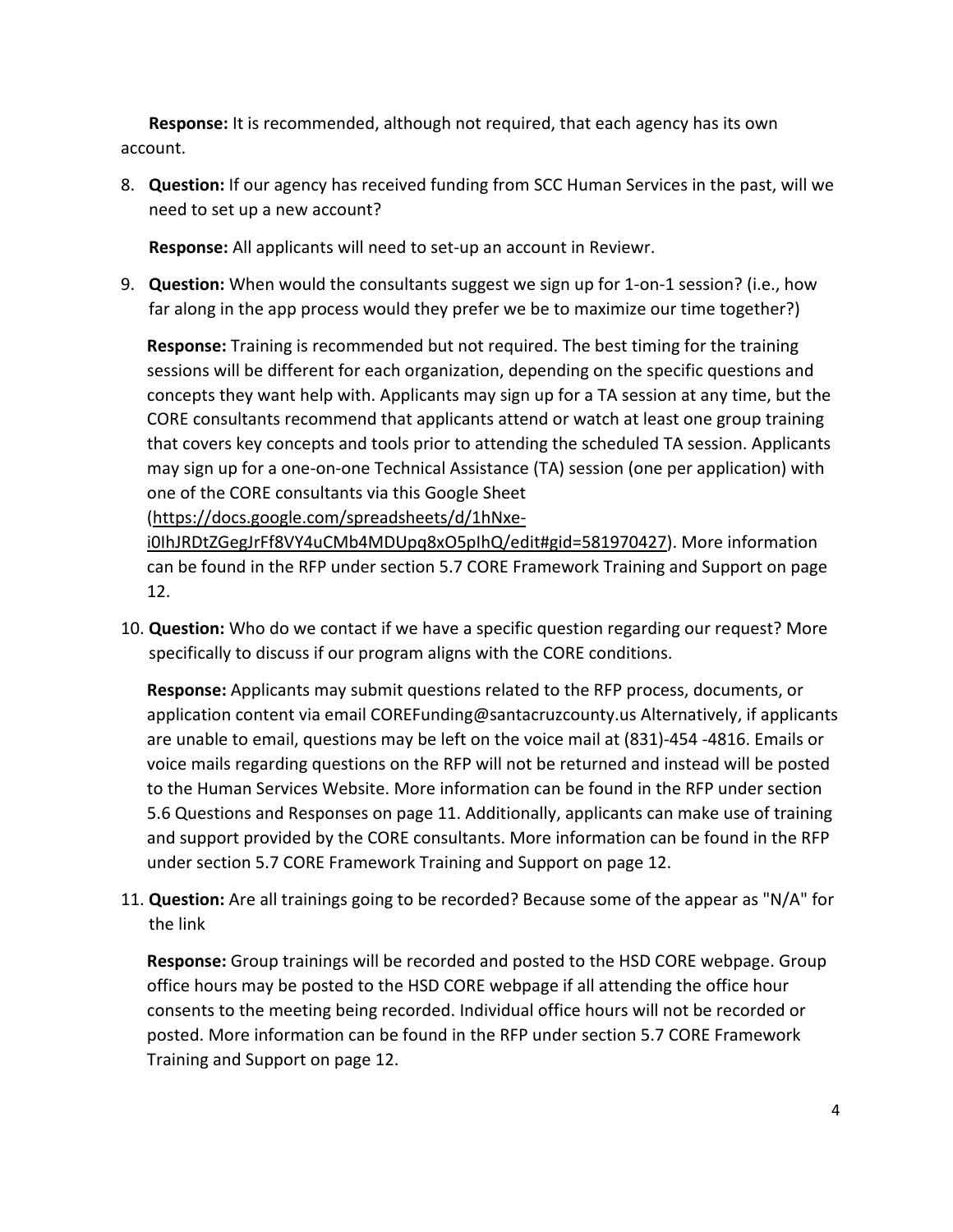12. **Question:** In line with the question regarding the scale of the RFP itself, will there be an opportunity to link applicants to each other in order to discuss potential collaborative applications?

**Response:** The funders will not be providing specific opportunities for applicants to discuss potential collaborative applications.

13. **Question:** If I am unable to attend the CORE Investment Applicant's Conference, will a recording be made available?

**Response:** Yes. The recording of the conference may be found on the HSD web page. The link is also listed here: https://www.youtube.com/watch?v=LCxAZDBZ5X8 More information can be found in the RFP in section 5.4 Applicant's Conference on page 11.

14. **Question:** Is there a date when the videos will made available for these sessions: Developing a Theory of Change and Logic Model with an Equity Lens and Using CORE Tools to Develop Your Proposal?

**Response:** Developing a Theory of Change and Logic Model with an Equity Lens and Using CORE Tools to Develop your Proposal are now posted on the [HSD Website.](https://santacruzhumanservices.org/Home/FundingOpportunities/RequestforProposals/COREInvestments)

15. **Question:** If we wish to submit two applications, can we use the same user on the portal to enter two apps, or do we need to create two users?

**Response:** Agencies who will have two or more applications can choose to use one account or multiple accounts for the online application portal, Reviewr. If an agency chooses to use one account, the application will copy summary and contact responses from the first application into any additional applications but only one person may use the portal at a time. If an agency chooses to use multiple accounts, it will allow for multiple people to be working on different applications at the same time, but any inputted summary and contact responses will not be copied from one account to another. It is at the applicant's discretion which option makes the most sense for their agency. More information can be found in the Online Portal Technical Assistance Session on December 3rd at timestamp 40:30.

#### 16. **Question:** When will the CORE Investment extension deadline be released?

**Response:** An addendum with the updated CORE RFP extension timeline is now posted and can be found on the HSD Webpage. Santacruzhumanservices.org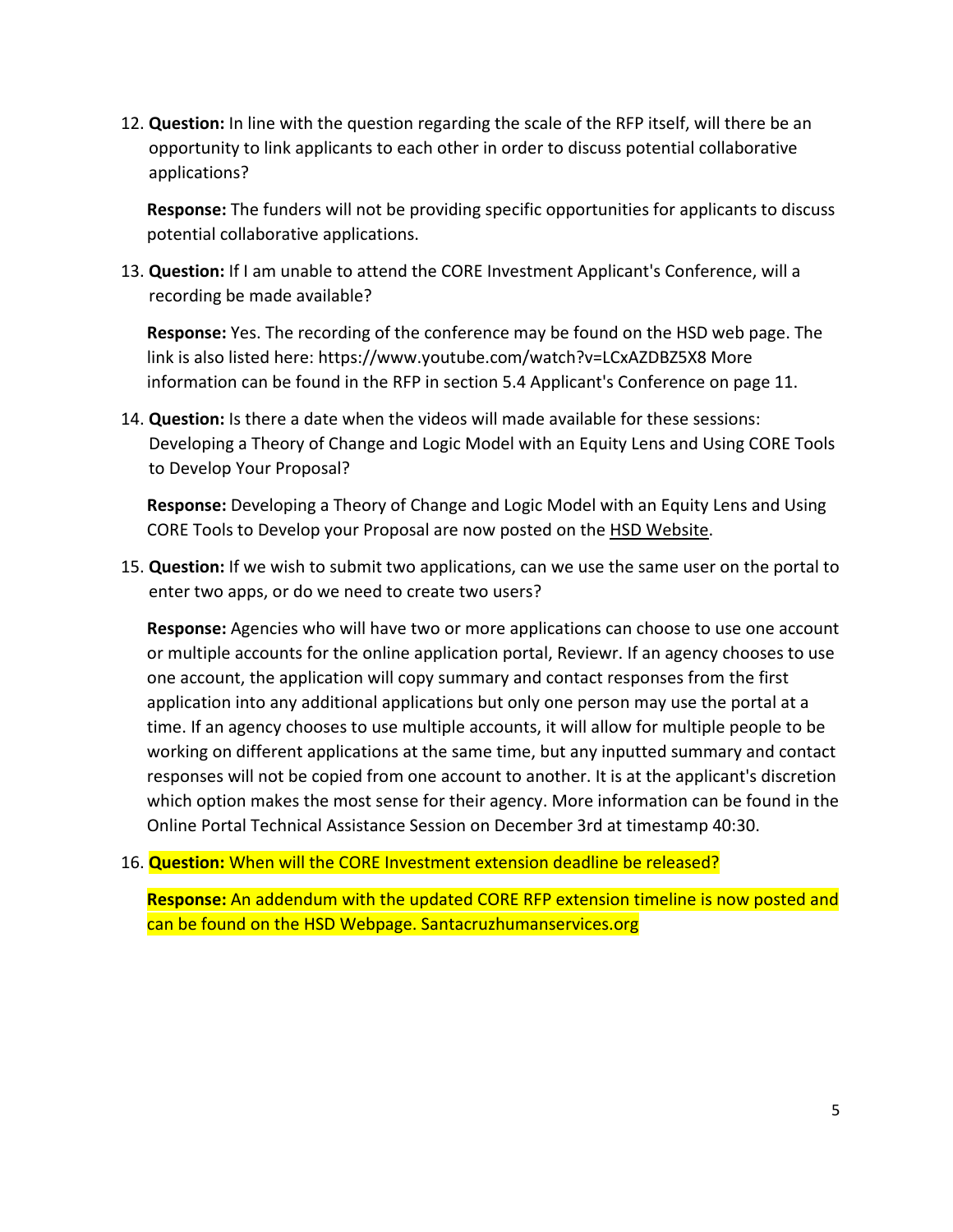## B. Application

Questions related to the application

### i. General Questions on Applications

1. **Question:** Is only one primary CORE condition allowed and how it will be addressed? What if the program is innovative and significantly addresses multiple conditions?

**Response:** As stated in Section 2.3 the CORE Conditions for Health and Wellbeing are interconnected. While applicants are asked to choose a primary CORE Condition and Impact Area, applicants may define how their proposals support or integrate into other conditions and impact areas wherever it is relevant and appropriate. More information can be found in the RFP under section 6.2 Why do it? on page 14. The primary CORE Condition and Impact Area will not influence the way a proposal is scored.

2. **Question:** If your program addresses more than one core condition, can you select more than one or do you just have to direct program and proposal to one?

**Response:** As stated in Section 2.3 the CORE Conditions for Health and Wellbeing are interconnected. While applicants are asked to choose a primary CORE Condition and Impact Area, applicants may define how their proposals support or integrate into other conditions and impact areas wherever it is relevant and appropriate. More information can be found in the RFP under section 6.2 Why do it? on page 14. The primary CORE Condition and Impact Area will not influence the way a proposal is scored.

3. **Question:** Being forced to choose a single area of impact puts programs Designed to service multiple CORE criteria, including multi-generational programs, at a disadvantage. Is there a mitigation for this design challenge?

**Response:** As stated in Section 2.3 the CORE Conditions for Health and Wellbeing are interconnected. While applicants are asked to choose a primary CORE Condition and Impact Area, applicants may define how their proposals support or integrate into other conditions and impact areas wherever it is relevant and appropriate. More information can be found in the RFP under section 6.2 Why do it? on page 14. The primary CORE Condition and Impact Area will not influence the way a proposal is scored.

4. **Question:** Is it possible to use more than one "service category"?

**Response:** While applicants are asked to choose a primary service category in the Small, Medium, and Large tiers, applicants have the ability to describe their services within the narrative portion of the application. In the Targeted Impact tier, applicants may select multiple service categories. The service category will not influence the way a proposal is scored. More information can be found in the RFP under section 6.1 Summary and Contact Information on page 14.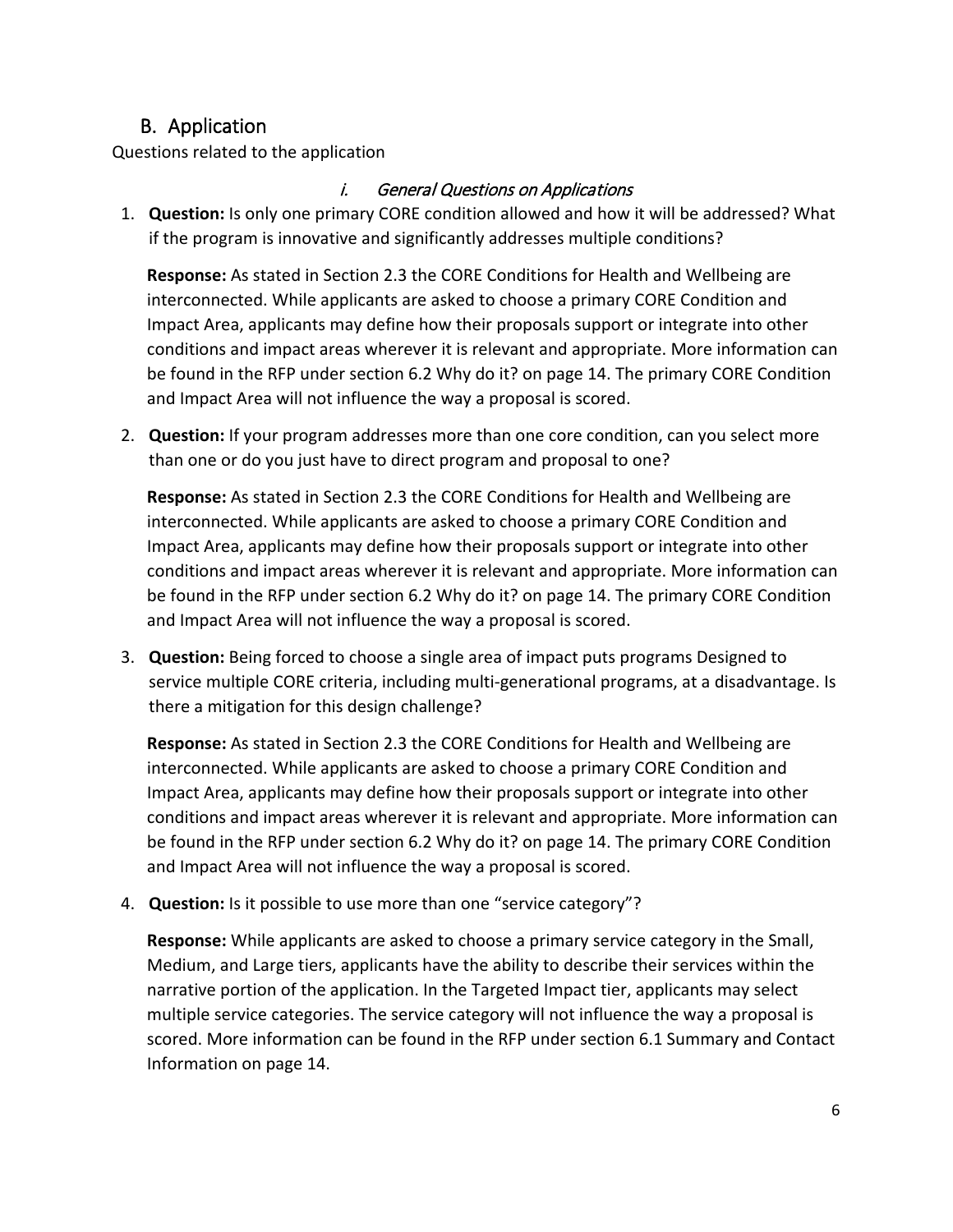5. **Question:** In the Summary and Contact Information section, what does it mean when it says, "Head of Agency"? Is that the Executive Director or Board Chair?

**Response:** The Head of Agency field is used for contact information to contact the person who oversees the entire agency. This person may have a different title depending on the agency.

6. **Question:** Would adding additional staff be considered a new/different program or would it be considered the same? For example, if the program services are the same but in one application, you're applying for 1.0 FTE with x # served and in another you're applying for 2.0 FTE with Y # served?

**Response:** Agencies may not apply for the same program or project, defined in the same way, to more than one tier. Common features of a "program" may include: a common purpose or set of outcomes; separate budgets that are distinct from other programs and/or dedicated staff. More information can be found in the RFP under section 3.4 Application Scope and section 3.5 Application Parameters on page 6.

7. **Question:** When impacting multiple demographics and strategies how will you like us to define it? Example Family Resource Centers have been shown to reduce CPS cases, family self-sufficiency and provide direct services support. All different aspects but the same general outcome. Improving family well-being.

**Response:** Proposals will be scored on the extent they demonstrate that the strategies and outcomes will influence the proposal's stated needs and/or inequities. More information on the Scoring Criteria, is found on pages 7-9. Applicants are encouraged to attend trainings for additional support, described on page 12. Additional response: Programs that influence many Conditions may consider pointing to the condition that most of the strategies impact and/or the deepest impact.

8. **Question:** Will organizations be required to define the way in which they integrate into the collective impact? How will collective impact be defined in terms of CORE funded, subject, age, demographic, or targeted population.

**Response:** CORE Investments itself is a collective impact approach, as described in the RFP, Section 2.2 Collective Impact. The County and City consider all the funding titled "CORE" to be a collective impact approach. This does not mean that any one agency or program is responsible for achieving social change and impact; rather, multiple agencies contribute in ways that are aligned (within CORE and with other funding streams) so that greater impact can be achieved. Applicants may define how their proposals support or integrate into a collective impact approach wherever it is relevant and appropriate. For the Targeted Impact proposals, please review the RFP under section 4 Scoring Criteria on pages 7-9 and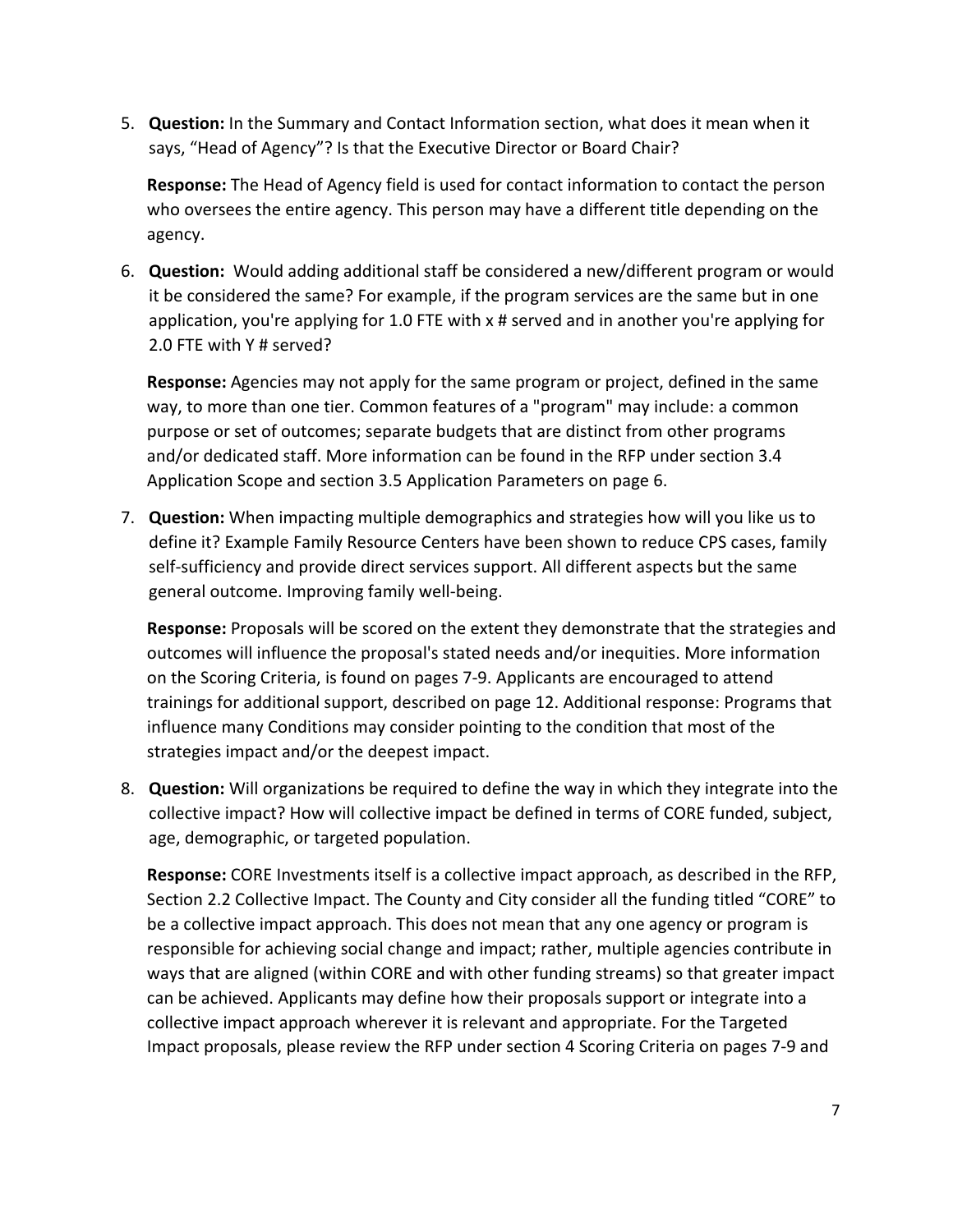the questions in the application for specific information requested about collective approaches.

**9. Question:** Can one organization apply for a medium-tier grant and be a part of a collaborative targeted impact grant?

**Response:** There is no limit to the number of applications per agency however agencies may not apply for the same program or project, defined in the same way, to more than one tier. Common features of a "program" may include: a common purpose or set of outcomes; separate budgets that are distinct from other programs within the agency and/or dedicated staff. More information can be found in the RFP under section 3.4 Application Scope and section 3.5 Application Parameters on page 6.

10. **Question:** City vs. County participant numbers: Last time, we had to articulate how many people we were serving between the city and the county. Is that still a part of the application?

**Response:** Applicants will need to describe the population served by this proposal. Applicants will state how many people will be served in various areas within Santa Cruz County. More information can be found in the RFP under section 6.3.3 Who are the participants? on page 16 and section 10 Example Questions on Population Served on page 25.

11. **Question:** How are city and county applications being differentiated and submitted? It seems like the targeted populations will have to be very different for each application, at least in regards to geographic location.

**Response:** There is one application regardless of the geographical area(s) that will be served. Applicants are asked to describe the population served by the proposal. Applicants are asked to state how many people will be served in various areas within Santa Cruz County (e.g., City of Santa Cruz). More information can be found in the RFP under section 6.3.3 Who are the participants? on page 16 and section 10 Example Questions on Population Served on page 25.

12. **Question:** Are there separate applications for both the County and the City? If not, how does one create a city-focused application?

**Response:** As stated in response #11, there is one application regardless of the geographical area(s) that will be served. Applicants are asked to describe the population served by this proposal. Applicants will state how many people will be served in various areas within Santa Cruz County (e.g., City of Santa Cruz). More information can be found in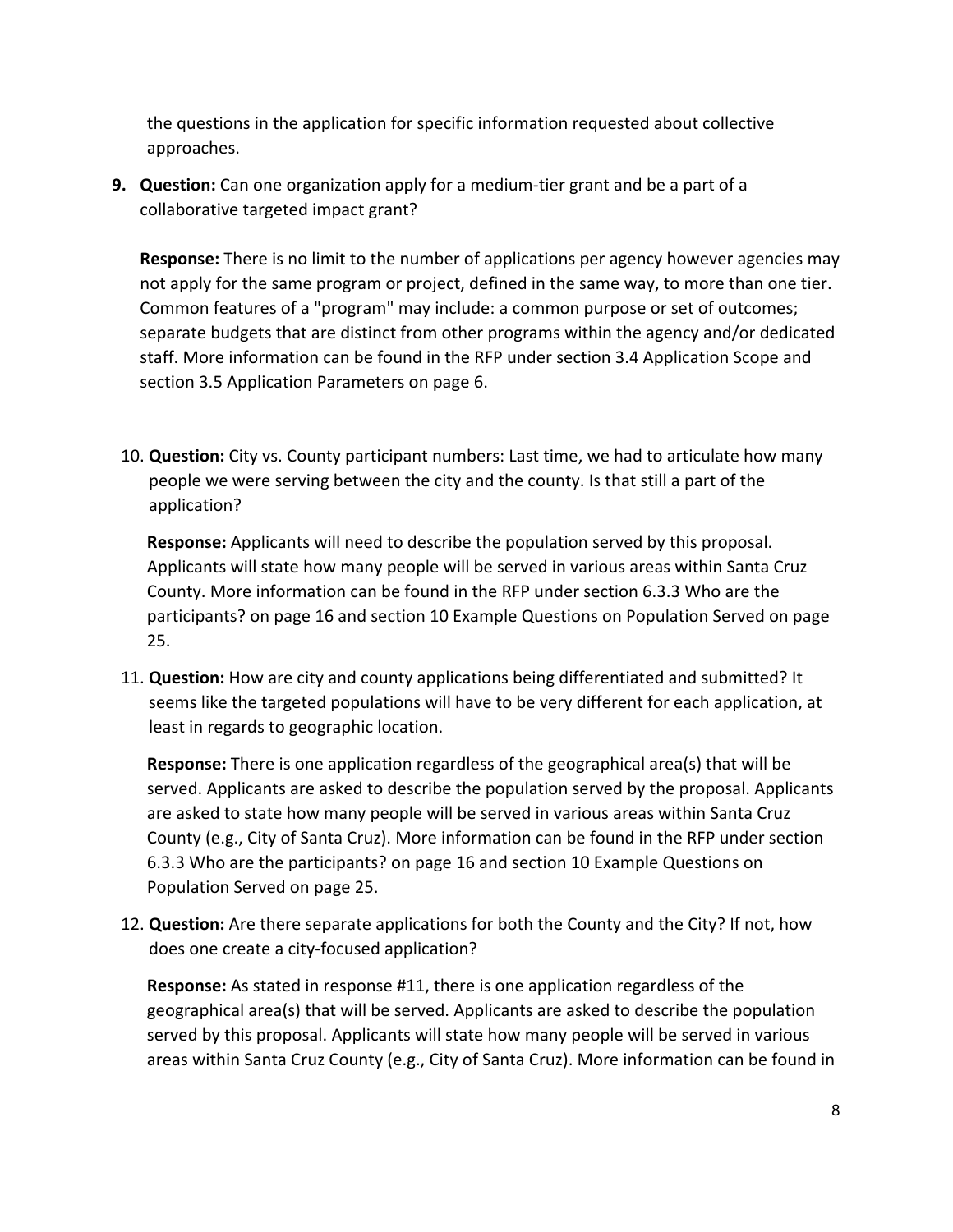the RFP under section 6.3.3 Who are the participants? on page 16 and section 10 Example Questions on Population Served on page 25.

13. **Question:** Can a collaboration include a CBO partnering with a County Dept.

**Response:** Agencies that are a non-profit 501(c)(3), federally recognized Tribal entities and public partners in the education arena are eligible to apply for funds. More information can be found in the RFP under section 3.1 Eligibility on page 5. While County Departments who are not in the education arena are not eligible to receive CORE funding, proposals may reference any relevant collaborations.

14. **Question:** To clarify, the amount of the request (and associated tier) = both the city+county funds?

**Response:** The amount of the request is both the County and City funds combined. More information can be found in the RFP under section 3.3 Amount Available on page 5.

15. **Question:** Is there a working definition of direct services?

**Response:** Direct services are activities or actions that directly benefit the target population. The intention of the RFP to support direct services includes the work required by an organization to effectively achieve the desired outcomes of the proposal, and the specific budget expenses needed to do so. Please see section 3.2, Tiers on page 5, Section 4 Scoring Criteria on page 7, and Example Budget on page 27.

**16. Question:** We are interested in applying for the CORE Investments funding but are a 501(c)6 non-profit organization. Are we eligible to apply independently here or do we need a 501(c)3 partner or fiduciary?

**Response:** 501(c)6 non-profit organizations are not eligible to apply independently and do need a 501(c)3 lead fiscal agency to apply. Agencies that are non-profit 501(c)(3), federally recognized Tribal entities and public partners in the education arena are eligible to apply, as noted on page 1. Nonprofits 501(c)(3) acting as fiscal sponsors are eligible to apply for the program(s) for which they provide fiscal oversight. Additionally, collaboratives with an identified 501(c)(3) lead fiscal agency may apply for funding. More information can be found in the RFP under section 3.1 Eligibility on page 5.

**17. Question:** Our agency is applying for the Targeted Impact Tier grant on behalf of several groups. May of our partners involved in these groups are separately applying for smalllarge CORE grants. We just wanted to check in to make sure there wasn't any problem with that since we will be the main applicant?

**Response:** There is no limit to the number of applications per agency however agencies may not apply for the same program or project, defined in the same way, to more than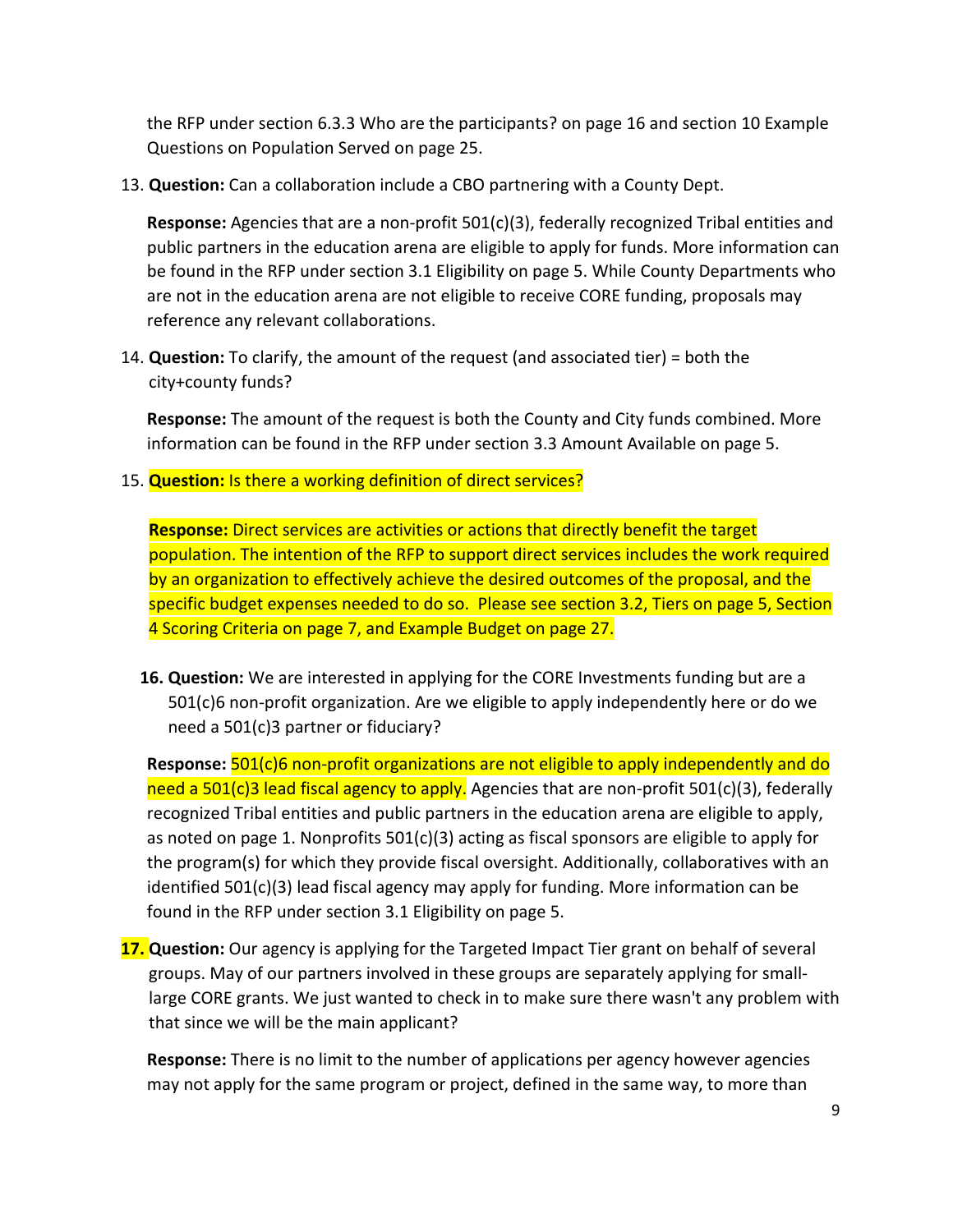one tier. The amount each agency applies for as a single agency or as a portion of a collaborative proposal may be up to, but no more than, 25% of total funding available across all tiers. More information can be found in the RFP under section 3.4 Application Scope and section 3.5 Application Parameters on page 6.

**18. Question:** Are school districts given the same consideration as community organizations/non-profits?

**Response:** Agencies that are non-profit 501(c)(3), federally recognized Tribal entities and public partners in the education arena are eligible to apply and will be evaluated using the relevant tier scoring criteria. More information can be found in the RFP under section 3.1 Eligibility on page 5 and section 4. Scoring Criteria on page 7.

**19. Question:** Will all grant-related communications go to the Primary Contact email (rather than the email address used to login into the application portal)?

**Response:** After the application period has closed on March 4, 2022, all grant-related communications will go to the Primary Contact email.

**20. Question: I**f there is a single RFP submission, in the middle tier, that is for multiple related programs can CORE redline any individual program contained within it? Or are all submissions considered whole and non-divisible? I ask because historically my organization has submitted a single application that covered two programs.

**Response:** Proposals are considered whole and non-divisible. It is the intent of the funders to fund awarded proposals within 10% of the requested amount. The scope of the proposal is ultimately up to the agency to describe how it will address a common purpose or set of outcomes. Some agencies with a specific area of focus may define "program" as all the services they provide. More information on this question please see Section 3.4 Application Scope on page 6.

#### ii. Evidence Based Practices

1. **Question:** Who is measuring the effectiveness of any EBP, or are they all being considered high quality, regardless of the published results of the model?

**Response:** Proposals are scored based on their ability to describe information that suggests the proposal will influence the stated inequities. The placement on the Continuum of Results and Evidence is not scored and is for description and understanding of the evidence summarized. More information can be found in the RFP under section 6.3.2.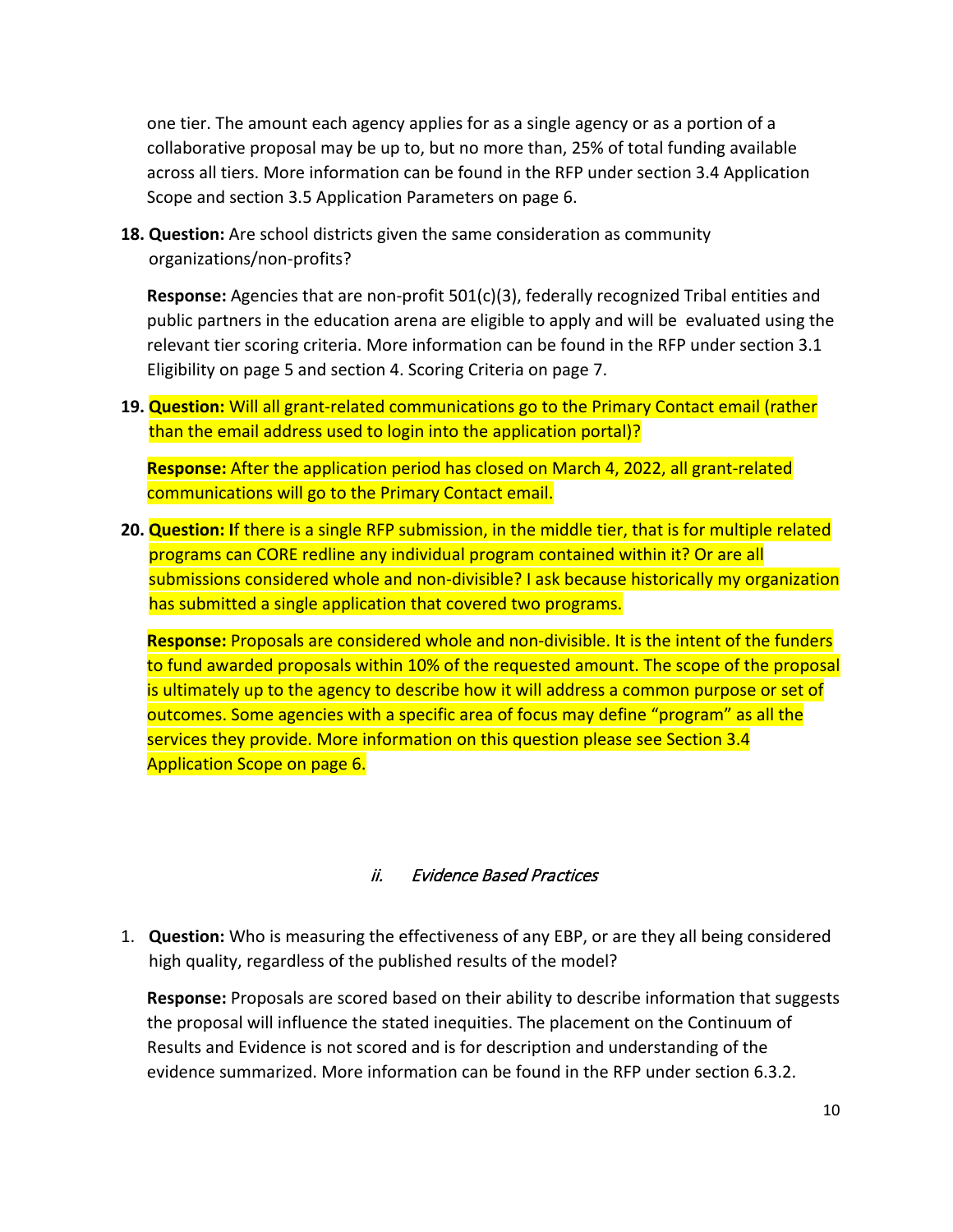What tells you it works? on page 16 and section 4 Scoring Criteria on pages 7-9. Applicants are encouraged to attend trainings for additional support. More information can be found in section 5.7 CORE Framework Training and Support on page 12.

2. **Question:** Will organizations be required to use an EBP again from select EBP libraries?

**Response:** Applicants are not required to use an EBP from select EBP libraries. Information on EBPs can be found in the RFP under sections 2.4.3 CORE Continuum and Promising Practices on page 4, section 6.3.2 What tells you it works? on page 16, and section 13 Continuum of Results and Evidence on page 29.

3. **Question:** Are programs utilizing EBP'S given more weight or looked upon more favorably scoring-wise? Or does the application simply require an overview an intention around practices used and why?

**Response:** The type of evidence is not scored and is for description and understanding of the evidence summarized. Proposals are scored based on their ability to describe information that suggests the proposal will influence the stated inequities. More information can be found in the RFP under section 6.3.2. What tells you it works? on page 16 and section 4 Scoring Criteria on pages 7-9. Applicants are encouraged to attend trainings for additional support. More information can be found in section 5.7 CORE Framework Training and Support on page 12.

4. **Question:** Are there any resource links for evidence-based practice clearinghouse databases?

**Response:** Applicants can access an online tool via DataShare that includes a database of Promising Practices (https://www.datasharescc.org/promisepractice). More information can be found in the RFP under section 2.4 Tool: CORE Results Menu on page 3. Additionally, applicants can make use of training and support. More information can be found in the RFP under section 5.7 CORE Framework Training and Support on page 12.

5. **Question:** How was the list of Promising Practices compiled?

Response: The searchable **Promising Practices database** on [DataShare Santa Cruz County](https://www.datasharescc.org/) is maintained by the Healthy Communities Institute (HCI) as part of their hosting and support for the DataShare platform (https://www.datasharescc.org/promisepractice). It includes programs identified through HCI's research and criteria, as well as programs and initiatives submitted for inclusion by other HCI communities across the country, including Santa Cruz County. More information on the [ranking methodology](https://www.datasharescc.org/promisepractice/index/rankingmethodology) and on how to submit a promising practice for consideration can be found on the DataShare [Promising Practices](https://www.datasharescc.org/promisepractice) page.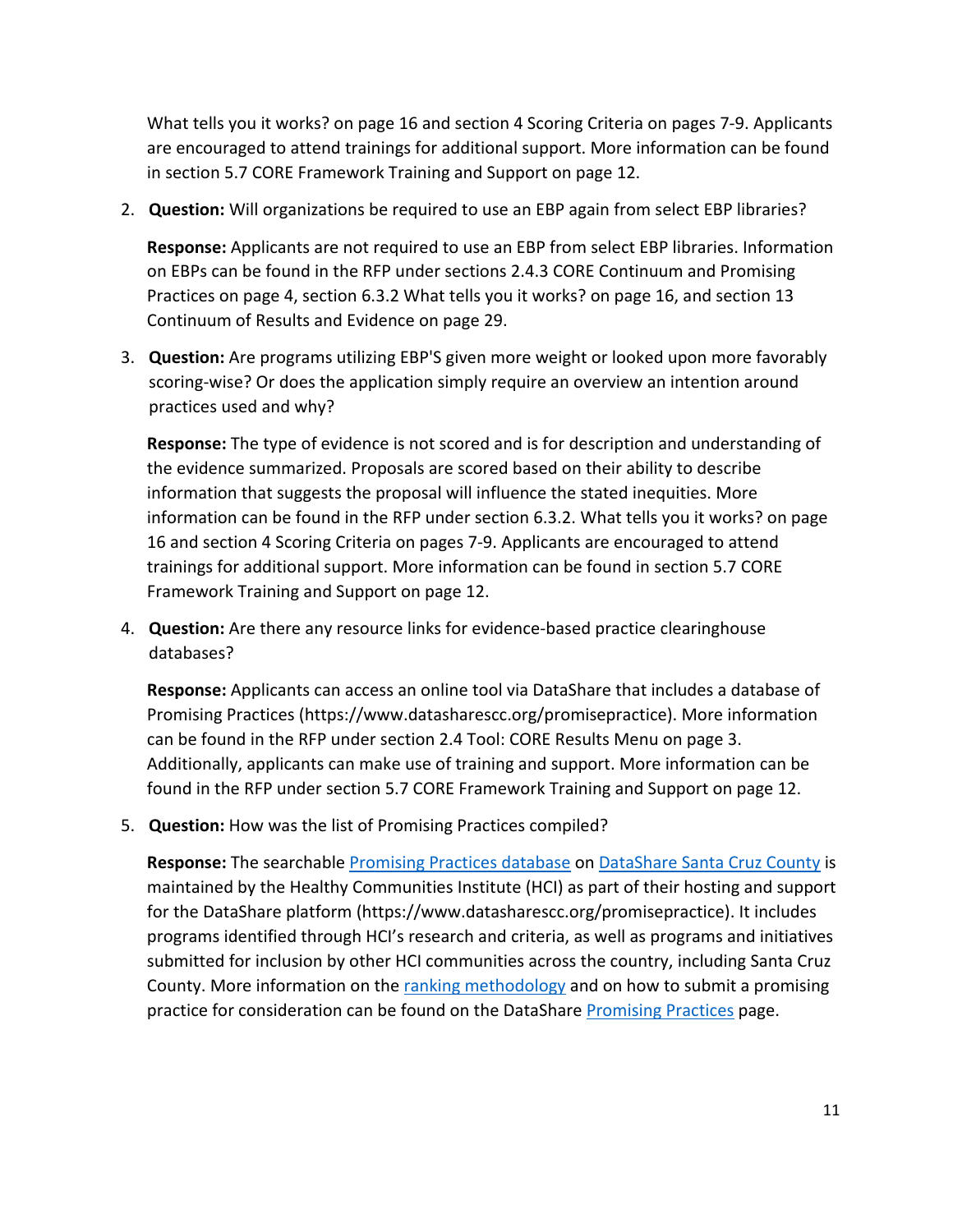6. **Question:** Have evidence-based programs been evaluated on their effectiveness in producing equity? Otherwise by having a focus on creating equity using programs that were proved effective at something else, may not improve equity.

**Response:** Some programs that fall on the Continuum of Results and Evidence have equity as an outcome and some do not. Applicants are asked to address to what extent the proposed services influence needs and inequities that have been identified. More information can be found in section 4 Scoring Criteria on pages 7-9 and 6.3 What Should be Done? on pages 15-17.

#### iii. Equity

1. **Question:** Why are services targeting topics like gender identity, ageism, sexism, homophobia, etc. given a lower priority than racial equity?

**Response:** Equity issues exist amongst many groups, and all are critical to address. In the United States, centuries of systemic racism have made racial inequities the deepest, most pervasive disparities, which is why CORE Investments focuses explicitly (but not exclusively) on racial equity. Applicants for Small, Medium, and Large, are to identify the dimension of equity (race, ethnicity, age, gender, sexual orientation, etc.) that their proposal focuses on for descriptive purposes and is not scored. Targeted Impact applications are required to focus on racial equity and may also describe impact on other equity dimensions such as age, gender, sexual orientation (although not required). Additional equity dimensions in Targeted Impact proposals are for descriptive purposes and are not scored. (More information can be found in the RFP under section 2.1 Equity on page 2 and section 6.2 Why do it? on page 14.

2. **Question:** If we individually define what equity means in our proposal, how will decisions be made? Are there equity metrics/standards?

**Response:** Each proposal will be scored based on the general question: what extent will the proposed services influence the inequities that have been identified? Information on how this question is scored can be found in the RFP under section 4 Scoring Criteria on pages 7-9.

3. **Question:** If a program has federally mandated target populations that include criteria beyond race, will it be penalized for following those guidelines instead of that is in CORE?

**Response:** Applicants for Small, Medium, and Large, are to identify the dimension of equity (race, ethnicity, age, gender, sexual orientation, etc.) that their proposal focuses on for descriptive purposes and is not scored. Targeted Impact applications are required to focus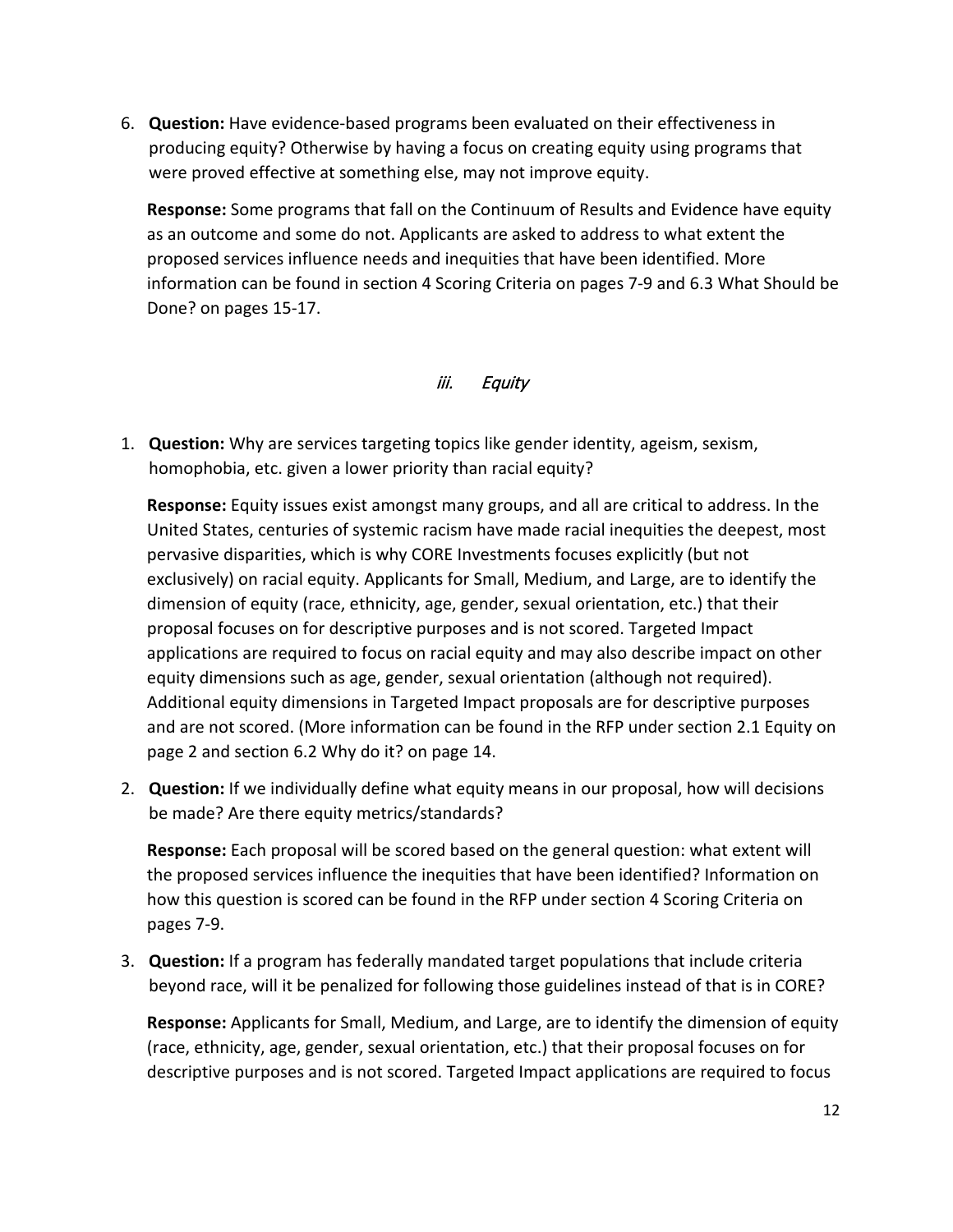on racial equity and may also describe impact on other equity dimensions such as age, gender, sexual orientation, etc. Additional equity dimensions in Targeted Impact proposals are for descriptive purposes and are not scored. More information can be found in the RFP under section 2.1 Equity on page 2 and section 6.2 Why do it? on page 14.

4. **Question:** If your priority is equity and you don't define equity you have a practical and logical problem if you want to achieve "collective impact"

**Response:** The following definition of equity can be found in the RFP on page 19: "Equity: Fairness or justice in the way people are treated, specifically: freedom from bias or favoritism. A program built on equity will address the needs of specific populations most likely to be affected by inequities by providing resources and opportunities such that they may thrive alongside other residents in the county." **While equity is defined the equity dimensions focused on are to be articulated by the applicant in Small, Medium and Large.** More information can be found in the RFP under section 2.1 Equity on page 2 and section 7 Glossary of Terms on page 19.

#### iv. Budget

1. **Question:** Should the administrative rate be applied only to the direct funding requested or to the entire funding request (including the administrative cost)?

**Response**: Administrative rates are applied to the cumulative total of the other line items rather than the entire funding request.

2. **Question:** Can applicants reserve a % of the budget for contingency funds to be used as needed during program delivery? If so, is there a recommended % or % limit?

**Response:** There is no specific line item for contingency funds. Budgets must include programs/projects summary costs of non-personnel, personnel, and administration. Budgets must include a description of these costs. More information can be found in the RFP under Section 6.5 How much money is needed on page 17 and section 4 Scoring Criteria on pages 7-9.

3. **Question:** Can we apply for different amounts in each year? For example - 25,000 year one, 50,000 year two, 75,000 for year three?

**Response:** Budgets are for 3 years, and amounts are to be equal in each year. More information can be found in the RFP under section 6.5 How much money is needed? on page 17.

4. **Question:** Can a small portion of the CORE funds be used on purchases such as staff appreciation cards & tokens, simple training snacks for late afternoon/evening, and/or supplies and incentives for our professional days?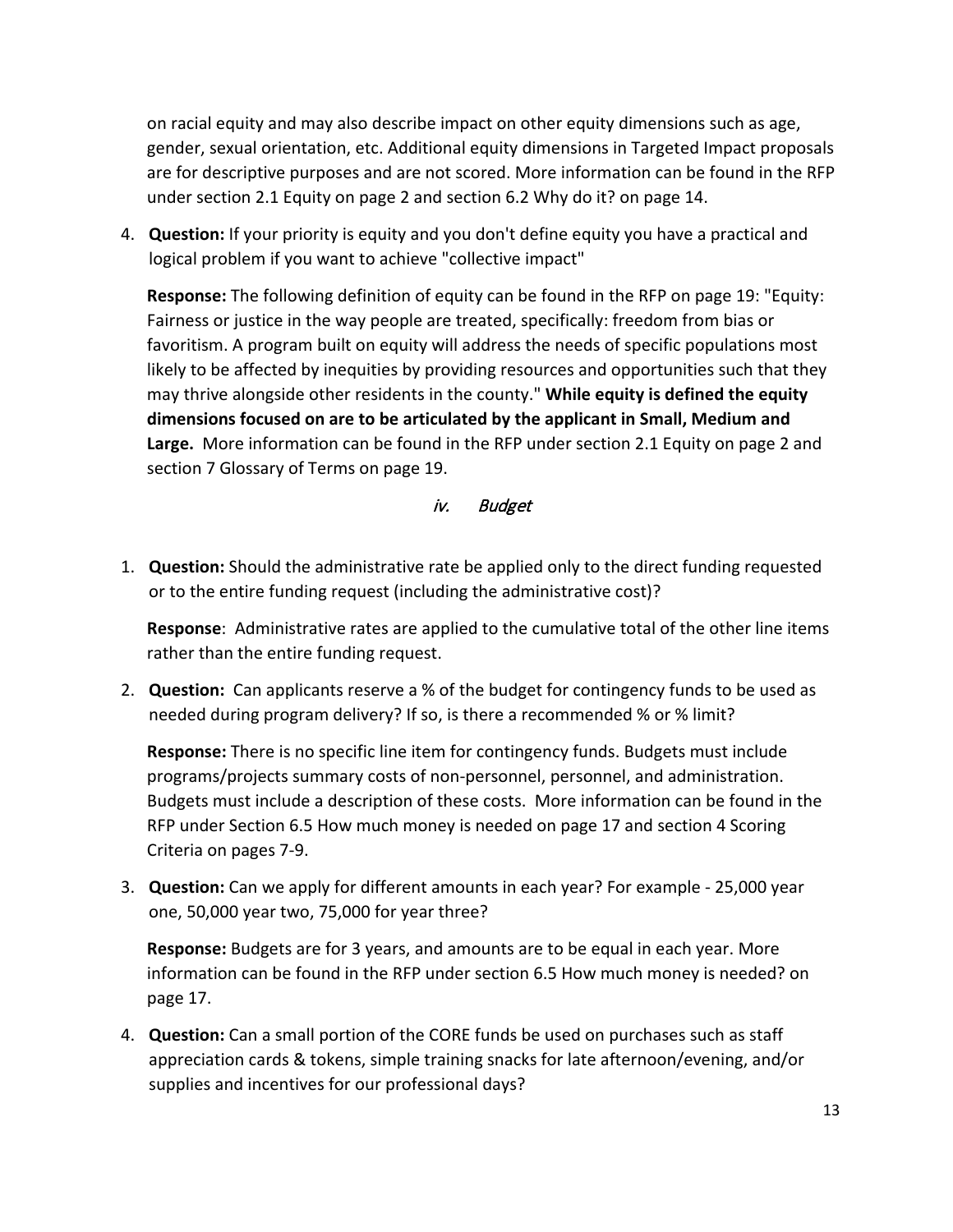**Response:** Budgets must include programs/projects summary costs of non-personnel items and description of these costs. The RFP does not exclude any particular non-personnel cost. Applicants are encouraged to note the general nature and need of requests. Proposal's budgets for medium, large, and targeted impact will be scored based on whether requested staffing or other costs items are sufficient to meet program outcomes. If awarded, budget details will be discussed during contract negotiations. More information can be found in the RFP under Section 6.5 How much money is needed on page 17 and section 4 Scoring Criteria on pages 7-9.

5. **Question:** Is there consideration of the size of the agency budget in terms of the request for small, medium, large or are the tiers merely based on the amount of the request made?

**Response:** Tiers are based on grant amounts and are not based on the size of the agency. More information can be found in the RFP under section 3.3 Amount Available on page 5.

6. **Question:** Costs go up every year, why plan for flat funding?

**Response:** Per the Board of Supervisors and City direction this is a three-year contract with equal funding over the 3 years.

7. **Question:** Can you apply for a different amount each year?

**Response:** Budgets are for 3 years, and amounts are to be equal in each year. More information can be found in the RFP under section 6.5 How much money is needed? on page 17.

8. **Question:** Are there any restrictions on whether grant funds can be used for existing personal and/or for hiring new personnel for the grant program?

**Response:** The RFP does not exclude any particular personnel cost. Proposal's budgets for medium, large, and targeted impact will be scored based on whether requested staffing or other costs items are sufficient to meet program outcomes. More information can be found in the RFP under Section 6.5 How much money is needed on page 17 and section 4 Scoring Criteria on pages 7-9.

9. **Question:** Please advise if the following application items should be for annual or term of the grant? 3. Amount of Funding Requested: \$ & 7. Total Program/Project Budget: \$

**Response:** Amount of Funding Requested and Total Program/Project Budget are for the first funding year, meaning FY 2022/23. More information can be found in the RFP under section 6.1 Summary and Contact Information on page 14.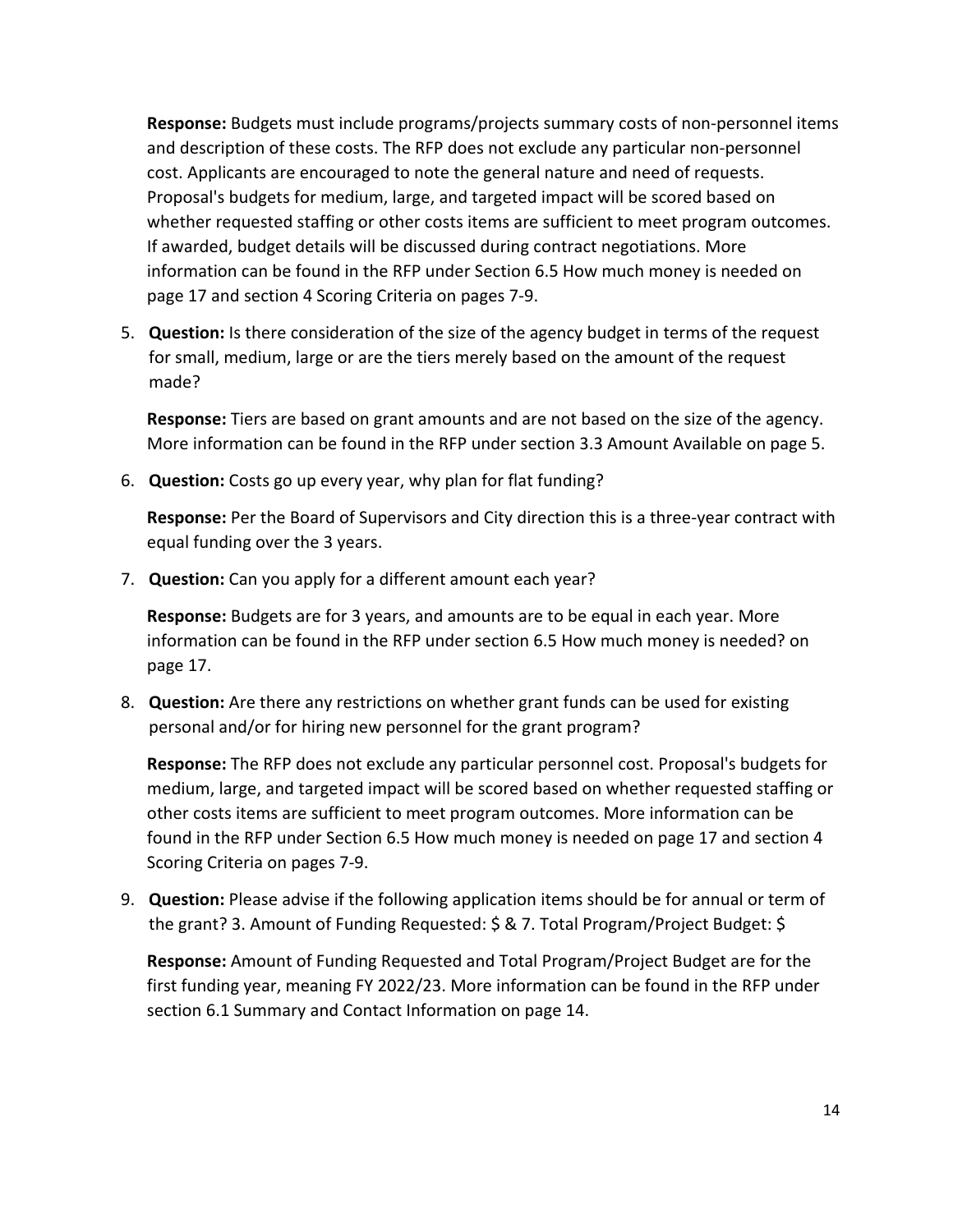10. **Question:** I am looking to possibly apply for funding to assist with operations, specifically in the areas of supportive services/staffing, and a resident coordinator position. Are these eligible expenses?

**Response:** The RFP does not exclude any particular personnel or non-personnel cost. More information can be found in the RFP under Section 6.5 How much money is needed on page 17 and section 4 Scoring Criteria on pages 7-9.

11. **Question:** Is the Budget Form provided on the website a tool that can be used as the actual budget form for the CORE application (to be able to work on while working on the application before officially submitting it), or is it necessary to submit the budget form accessed in the Reviewr portal (complete parts of the application before reaching the form)?

**Response:** The budget form that is on the HSD Webpage is the same downloadable budget form that applicants will find on the online application portal (Reviewr). The form on the HSD Webpage may be uploaded to the online application portal (Reviewr).

12. **Question:** On the budget form it lists ADMIN RATE; is this indirect rate?

**Response:** The administrative rate can also be described as an indirect rate. More information can be found in the RFP under section 6.5 How much money is needed? on pages 17-18.

13. **Question:** Can you please explain the following items requested: Total Program/Project Budget and Total Agency Budget.

**Response:** Total Program/Project Budget is the amount of money needed for the entire program/project. This number would include money requested from CORE and other funding sources needed for this program/project. The total program budget is only different from the "Amount of Funding Requested" if applicants are requesting a contribution to a program with multiple fund sources. Total Agency Budget is the amount of money the agency plans on needing for all agency operations in FY 2022-2023. The Total Agency Budget may be the same amount as the "Total Program/Project Budget" if there is only one program in the agency.

#### v. People Served

**1. Question:** There are a couple of questions for data that we do not collect. For our services, this includes sexual orientation and Income data. I do not see an option to explain this or say that we do not collect this, and these are required fields. Can you please advise on how we should handle these questions?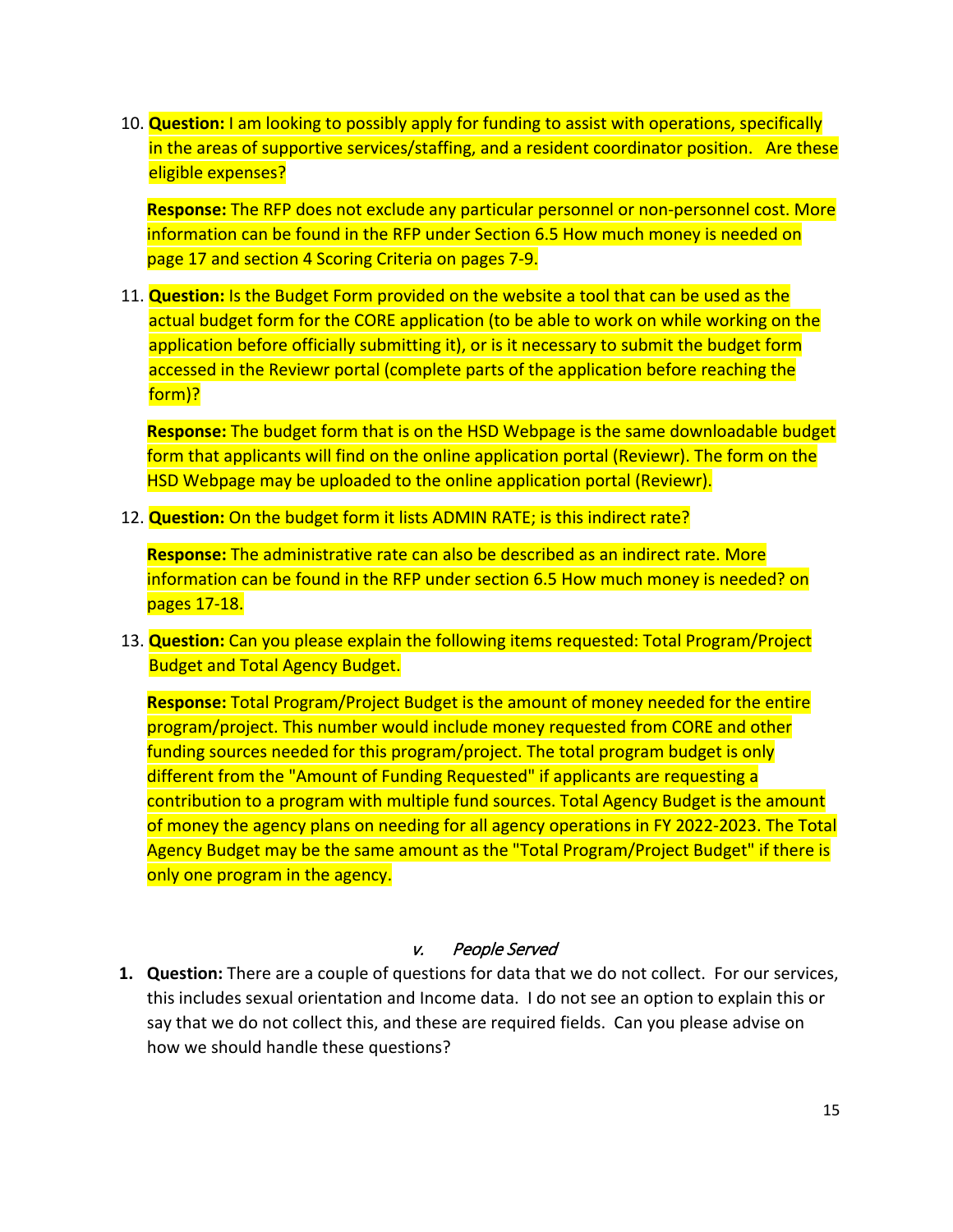**Response:** In the section "Who are the people served?", applicants are asked to share the following demographic information: age, ethnicity, gender, primary language, area, and household income. If an applicant does not collect data on one of these demographics, an applicant can write "not collected" in the text box provided.

2. **Question:** In our Targeted Impact Tier grant we have two targeted populations: the members of the coalitions and the communities those members serve. We will detail this in the application. For the participant demographic stats is it ok to share the data of the communities our members serve rather than the demographic stats of the members themselves?

**Response:** In the section "Who are the people served?", applicants are asked to estimate the unique number of participants of direct service programs (i.e., community members served) each fiscal year. Additionally, Targeted Impact proposals are to include outcome metrics among participants of programs (i.e., direct services) and include at least one outcome metric anticipated as a result of capacity building among agencies or organizations, communities, or systems. More information can be found in the RFP under section 6.3.3 Who are the participants? on pages 16-17.

3. **Question:** In the subsection "Who are the people served," when we are asked to estimate unique participants each year, can we include people who were served the year before as well, or should we just count new participants each year? Our program is serving every student and teacher in participating schools. If we estimate one number for that population in 22-23 and project the number staying the same in 23-24, can we include the same number, or would that count as duplicating the same participants, meaning we should only estimate the number of new students participating for the first time?

**Response:** The unique number of participants served during a fiscal year can include participants that have been served in prior years. For example, if an applicant plans on having 100 unique participants in FY 22-23 and plans on having the same 100 unique participants in FY 23-24, an applicant would answer 100 for FY 22-23 and 100 for FY 23-24.

#### vi. Outcomes/Achievements

1. **Question:** In the previous grant cycle, the measures were split into two groups the "Quality of Service Measure"/ How well do we implement? and the "Outcome Measure"/ Are People better off? Are you looking for us to leave out any quality of service measures? Additionally, Are you looking for more client outcome measures or more output based outcome measures?

**Response:** Proposals are required to include outcomes that describe how the project or program will influence the needs and inequities identified in the proposal. Outcomes should answer the question "Is anybody better off?". Applicants can also reference the information and tools found on DataShare for Program Outcomes at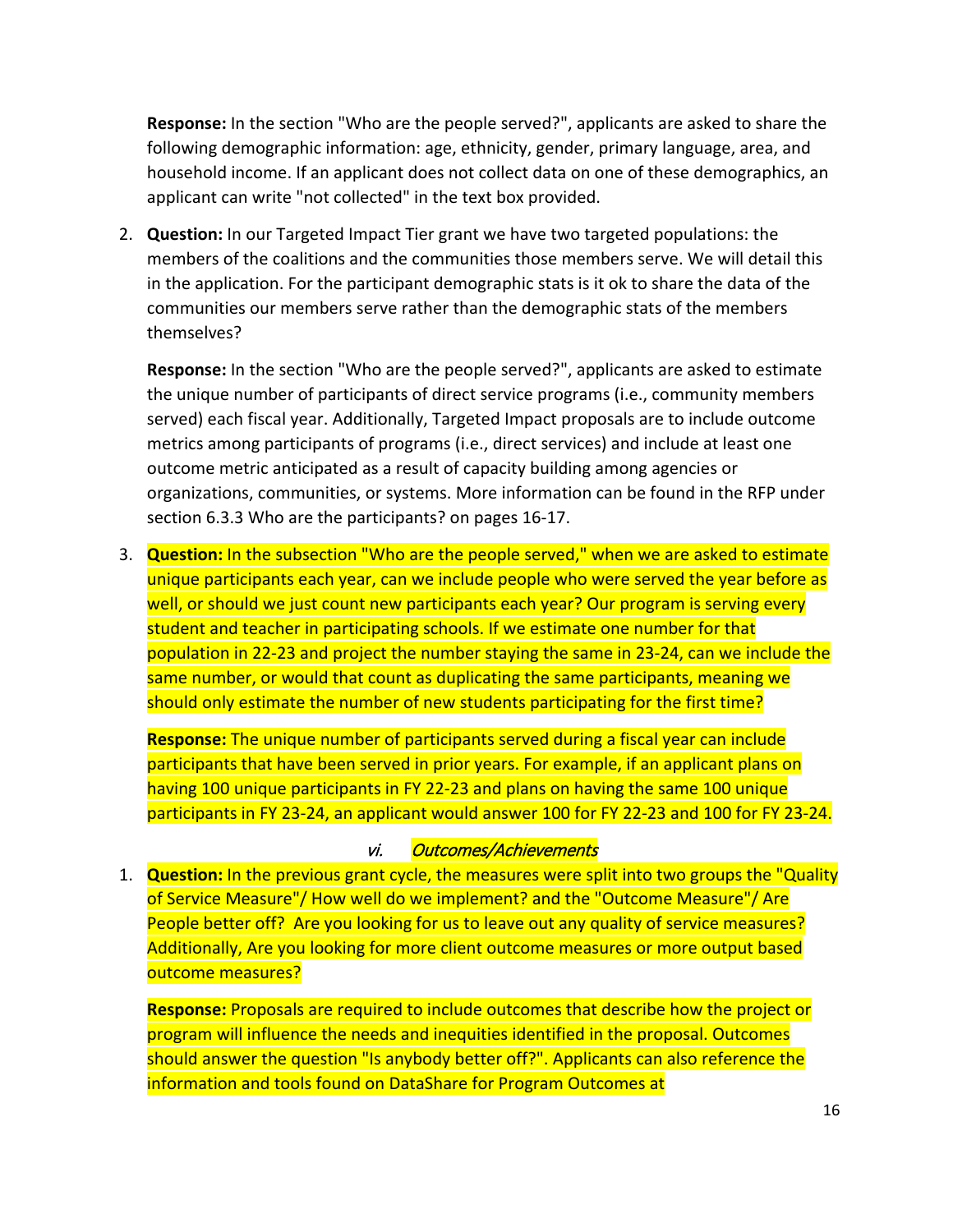datasharescc.org/tiles/index/display?id=210411274189905155. In section "What are the Services?", applicants can provide information in the narrative response on outcomes and other measurements related to the services that are being provided. More information can be found in the RFP under section 6.3.1 What is the program or project on page 15.

**2. Question:** The Outcomes section was reduced from 3,000 characters to 1,000. What was the rationale for this change?

**Response:** The original intent of the question on Accomplishments and Outcomes was to capture a brief description of the target, for whom, and how it will be measured. In section "What are the Services?", applicants can provide more detailed information in the narrative question on how outcomes are related to the services that are being provided. For more information on this question please see Section 6.3 What Should be done? on page 15 of the RFP.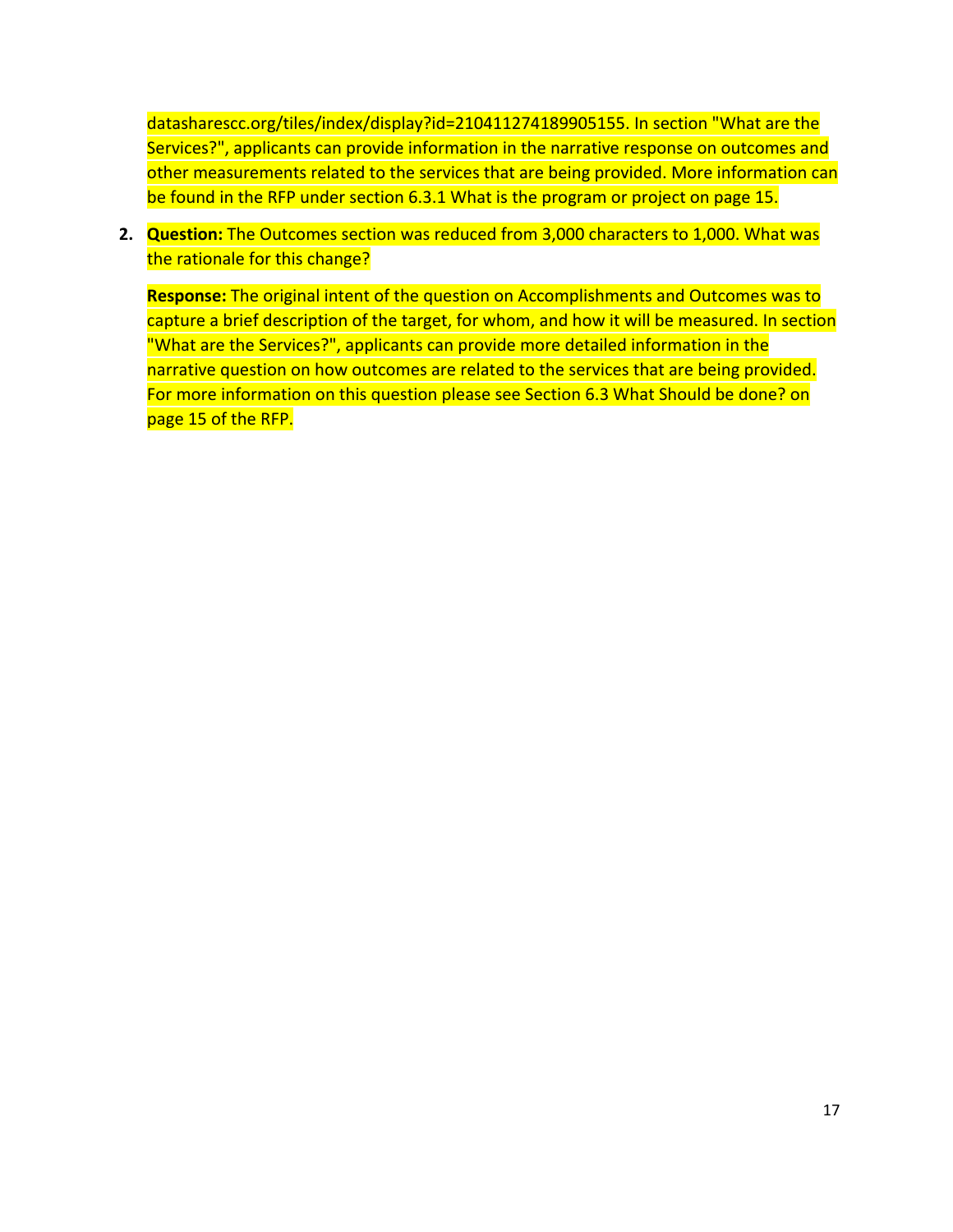## C. Scoring and Panels

Questions related to the Request for Proposal Scoring and Panels

1. **Question:** Does scoring favor collaborative applications over individual agency applications? Or are they weighted equally?

**Response:** In the Small, Medium, and Large there is no specific score directly related to a collaborative or single agency funding request. Targeted Impact applications may include either type of funding request, however they are required to articulate a collaborative approach which may include partners requesting funding as well as those who are not.

2. **Question:** Are prior grant awards affecting the possible outcomes for this application?

**Response:** Points are not awarded specifically for prior grant awards; however, applicants may reference prior grant awards as part of their response to questions about organizational capacity. For more details, please see the RFP under section 4 Scoring Criteria on pages 7-9.

3. **Question:** Is there a scoring advantage for having bilingual staff?

**Response:** No additional points are awarded specifically for having bilingual staff. Applicants are encouraged to describe how equity is operationalized within agency processes in their application within section "Does the agency have the capacity?". More information can be found in the RFP under section 4 Scoring Criteria on pages 7-9.

4. **Question:** Will panels be knowledgeable as to an applicant's prior award amount through CORE. And if not, those amounts are often delineated in agency financials.

**Response:** Prior award information will not be provided to panels outside of an applicant's proposal. However, applicants may reference prior grant awards as part of their response to questions about organizational capacity as well as within Financial Statements required for Large and Targeted Impact tiers. For more details, please see the RFP under section 4 Scoring Criteria on pages 7-9.

5. **Question:** What is the process for deciding who will be a reviewer?

**Response:** Review Panel Participants (e.g Reviewers) will be recruited to create panels as described in the RFP. More information can be found in the RFP under Section 5.8 Panel Participants on page 12. An update will be given to both the Board of Supervisors and the City Council in March as stated in Section 5.10 Timeline in the RFP on page 13.

6. **Question:** Who chooses the reviewers?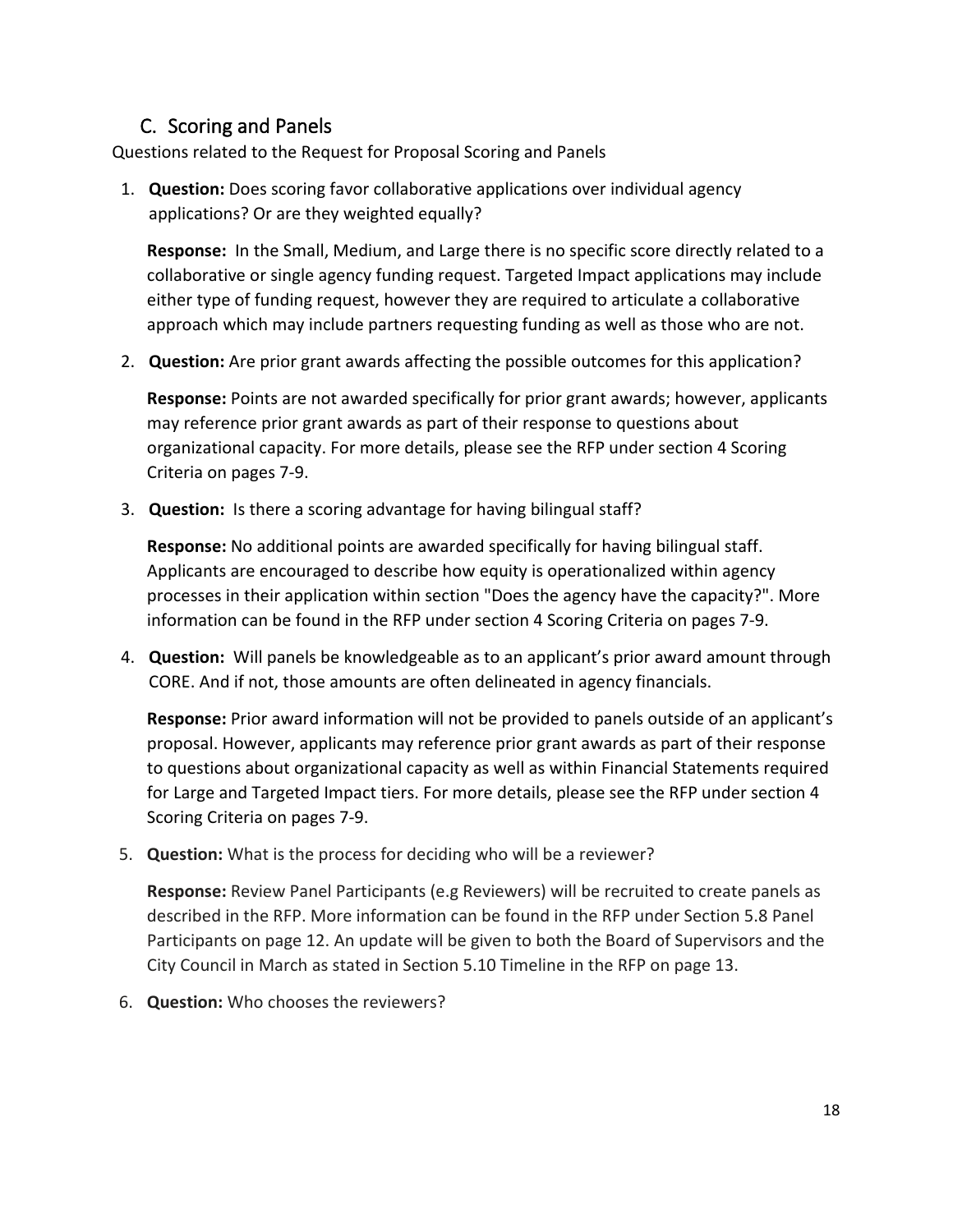**Response:** The City and County of Santa Cruz staff will make final decisions on panelist selection based on the desired panel composition as stated in the RFP. Please see Section 5.8 Panel Participants on page 12 for more information on the panel composition.

7. **Question:** What criteria will be used to pick reviewers?

**Response:** Review Panel Participants (e.g Reviewers) will be recruited to create panels as described in the RFP. More information can be found in the RFP under Section 5.8 Panel Participants on page 12. An update will be given to both the Board of Supervisors and the City Council in March as stated in Section 5.10 Timeline in the RFP on page 13.

8. **Question:** What specific training will reviewers receive?

**Response:** All panelists will receive training on the scoring criteria prior to reviewing proposals.

9. **Question:** If reviewers have any questions about any of the material in the application, what is the process for them to get clarifications?

**Response:** Panelists will not be able to ask any one agency for clarification on their application. Panelists will be provided support during the review process.

10. **Question:** Are the scores directly related to if a proposal is funded? How so?

**Response:** Applicant scores are related to the funding of a proposal. An update will be given to both the Board of Supervisors and the City Council in March as stated in Section 5.10 Timeline in the RFP on page 13.

11. **Question:** Do reviewers determine the specific funding for each applicant?

**Response:** Reviewers will not determine specific funding for each applicant. More information can be found in the RFP under section 5.9 on page 12 and under section 3.5 Application Parameters on page 6.

12. **Question:** After funding amounts are determined, what specific feedback will be given to the applicant? Scores? Narrative that informed the score level?

**Response:** After all CORE RFP contracts are executed, an application's final score and a summary of the feedback will be available.

13. **Question:** How and when would an applicant receive feedback about scores and the process that informed the funding decision?

**Response:** As stated in Question 12, after all CORE RFP contracts are executed, an application's final score and a summary of the feedback will be available.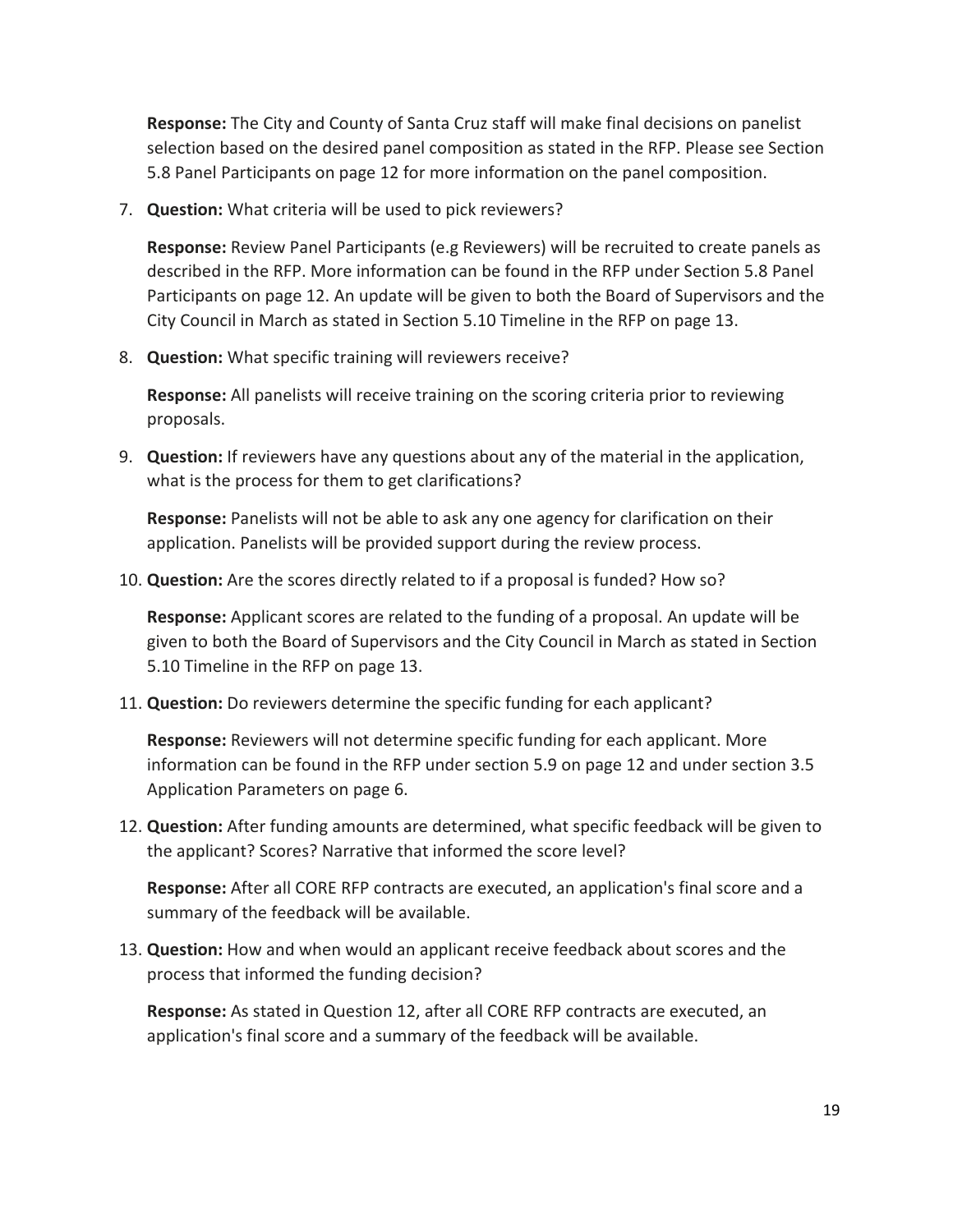14. **Question:** Is there an appeal process for applicants? What is the time frame for that process?

**Response:** Information regarding the protest and appeals process can be found in the RFP under section 15 Protest and Appeals Procedures on pages 34-35.

15. **Question:** Are the scores directly related to if a proposal is funded? How so?

**Response:** Applicant scores are related to the funding of a proposal. An update will be given to both the Board of Supervisors and the City Council in March as stated in Section 5.10 Timeline in the RFP on page 13.

16. **Question:** Is there any positive consideration given for collaboration between more than one group for a medium-sized grant?

**Response:** As stated in question 1, in the Small, Medium and Large tiers, there is no specific score directly related to a collaborative or single agency funding request. Applicants are to articulate the most effective approach to impact the identified community needs, either as a single agency or collaborative. More information can be found in the RFP under section 4. Scoring Criteria on page 7.

17. **Question:** Can you please provide more information about the review process? How many reviewers will read each application? Will reviewers read applications for which they are subject matter experts, or will assignments be more random? Anything else you can share about the review process?

**Response:** The panels will include individuals such as community leaders; staff of community agencies, local jurisdiction staff, local private funder staff; researchers; practitioners; individuals with lived experience; and public agency staff. The intent is to create panels that reflect the county/city in terms of equity dimensions, such as race/ethnicity, geography, age and/or experience serving certain groups. An update on the review process will be made to the Board of Supervisors on March 8th.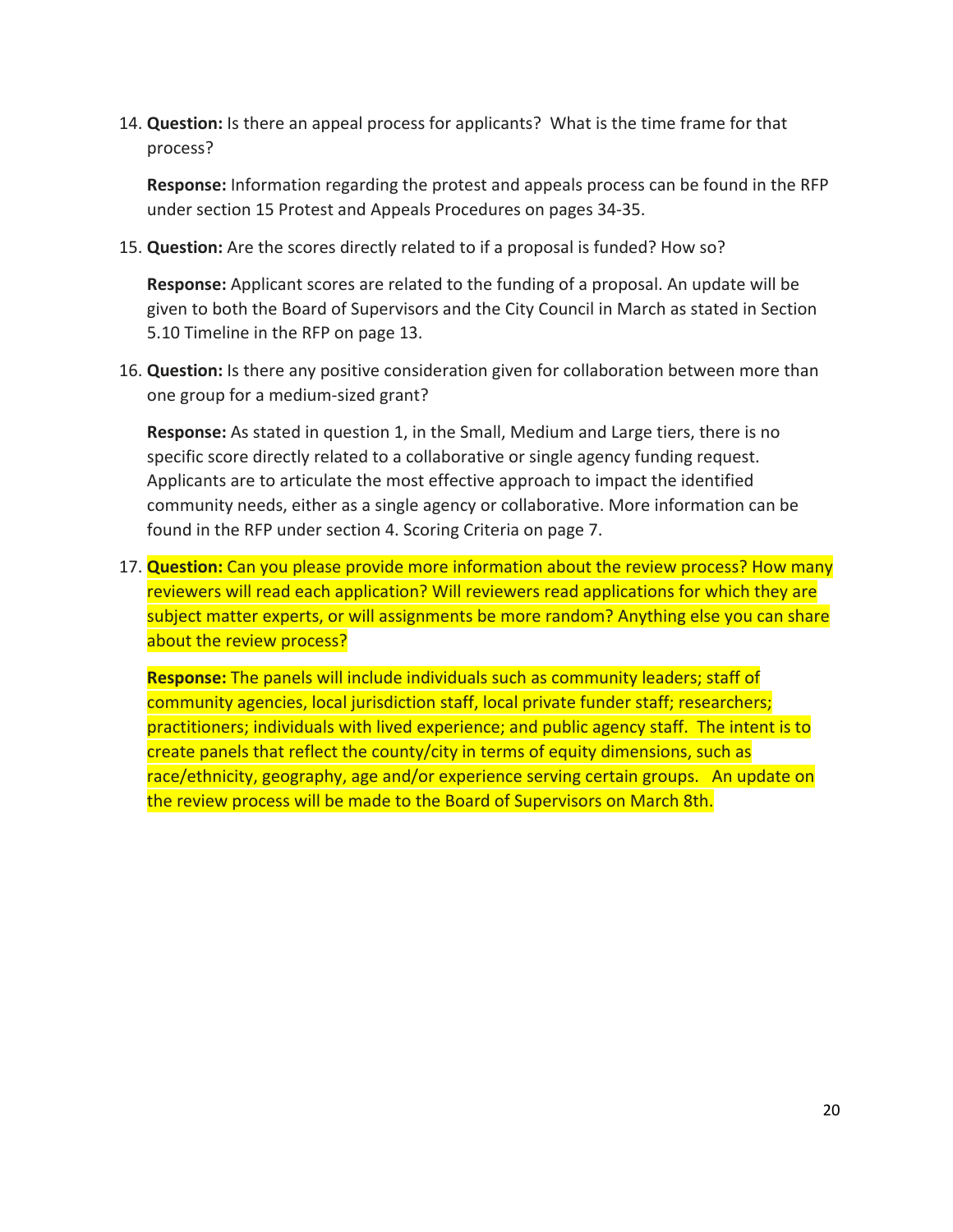## D. **Funding**

Questions related to CORE RFP funding

1. **Question:** In my read of the RFP, city funds will only be used for programs serving city residents. So how will county-wide projects be funded?

**Response:** The City of Santa Cruz funding will primarily be directed to serve City residents and not necessarily programs that primarily target City residents. County money may fund applications that serve people in all areas of the county including unincorporated county areas and municipalities such as Watsonville, Santa Cruz, Capitola, and Scotts Valley. Please see Section 3.2 Tiers and 3.3 Amount Available on page 5 of the RFP.

2. **Question:** Similarly, what % of County funds will be used for programs serving residents of the unincorporated areas?

**Response:** County money may fund applications that serve people in all areas of the county including unincorporated county areas and municipalities such as Watsonville, Santa Cruz, Capitola, and Scotts Valley. There is no specific percentage of county funds allocated for programs serving residents of the unincorporated areas.

3. **Question:** So the city of Santa Cruz will potentially support a program that focuses all their services in South County or in Watsonville?

**Response:** As stated in response 1, the City of Santa Cruz funding will primarily be directed to serve City residents and not necessarily programs that primarily target City residents. Please see Section 3.2 Tiers and 3.3 Amount Available on page 5 of the RFP.

4. **Question:** Does County funding only apply to unincorporated county areas, or does it also include the municipalities (Watsonville, Santa Cruz, Capitola, Scotts Valley) as well?

**Response:** As stated in response 1 & 2, County money may fund applications that serve people in all areas of the county including unincorporated county areas and municipalities such as Watsonville, Santa Cruz, Capitola, and Scotts Valley.

5. **Question:** Will CDBG and CDBO funding be considered as CORE funds this year for city of Santa Cruz?

**Response:** Applications for CDBG (which can include a CBDO application as part of the CDBG application) are separate from CORE funds and have a separate award process.

6. **Question:** Will the funding period be July 1, 2022 - June 30, 2025?

**Response:** The funding period is July 1, 2022 - June 30, 2025.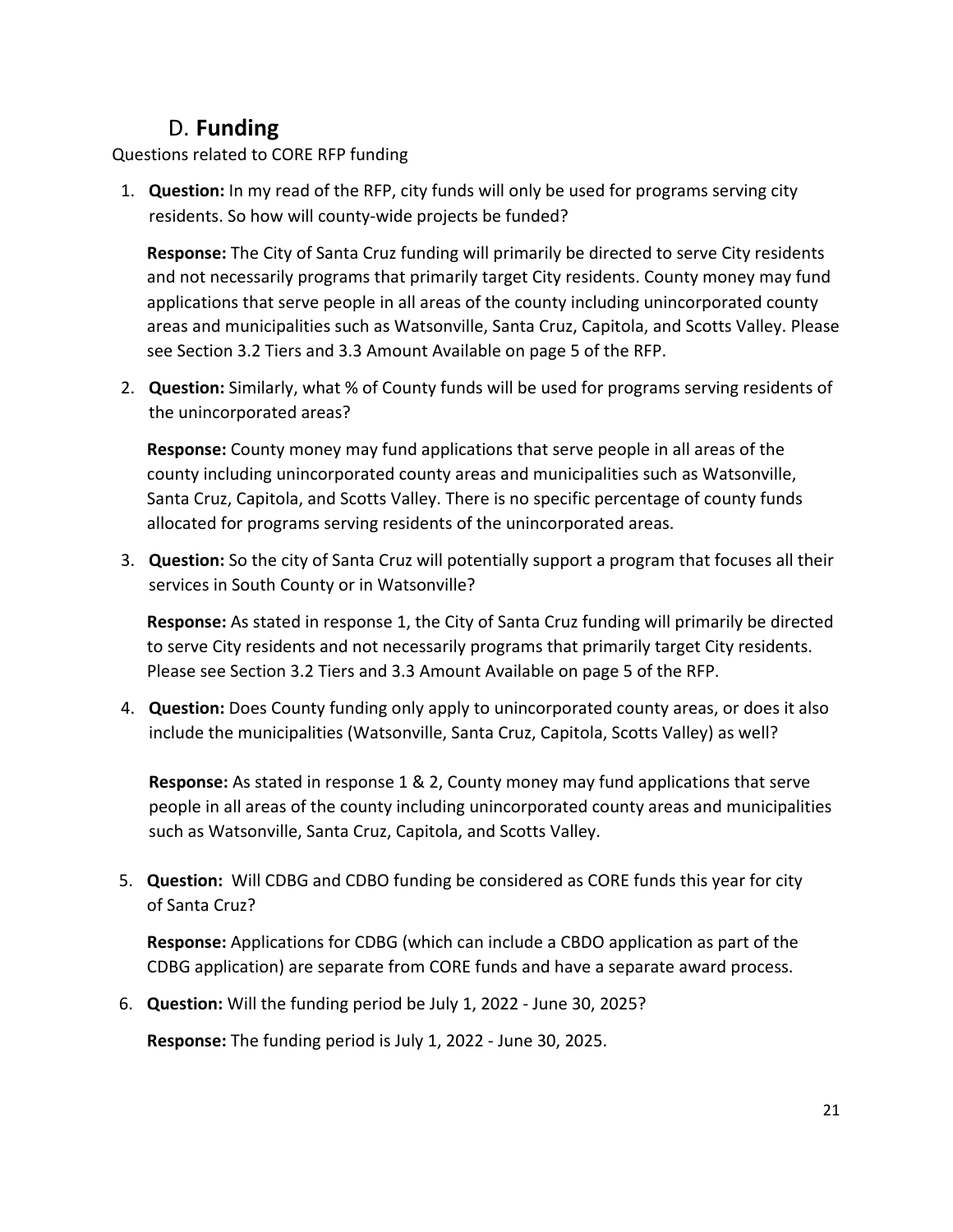7. **Question:** If the project requires the hiring of a staff member or finding and securing a new location, but the funding, if approved, may not be received until August, and the hiring or location finding is not able to happen until after that, would the project receive a lesser amount? What if no appropriate staff or location for part of the project were found for 6 months?

**Response:** Details on contracting and related oversight will be described to awarded programs. If a program/project cannot meet contracted agreements, negotiation would occur between the funders and the contracted agency about any needed changes.

8. **Question:** Will awards be partially funded if the committee sees fit? Even if it moves an organization down a tier? Or will the committee be faced with the decision to either accept the proposal at the amount requested or deny the application outright?

**Response:** It is the intent of the funders to fund awarded proposals within 10% of the requested amount. Proposals will not be scored at a lower or different tier then submitted by applicant.

9. **Question:** If a program is not recommended for full funding will it be considered for funding at lower tiers if beyond the 15% amount that was defined.

**Response:** It is the intent of the funders to fund awarded proposals within 10% of the requested amount. Proposals will not be scored at a lower or different tier then submitted by applicant.

10. **Question:** Will the funding awards need to reapply in each of following two years?

**Response:** Funded awardees will not need to reapply in year two or three. This is a threeyear funding cycle. Amounts requested will be granted at the same amount each year over three years as City and County's funds permit. More information can be found in the RFP on page 1 within Summary and under section 6.5 How much money is needed? on page 17.

11. **Question:** Is there a possibility of a grant being awarded, but at a smaller amount than requested in an application? Or, if the full amount can't be funded will that application automatically be declined?

**Response:** If proposals are awarded, City and County intend to fund proposals and specifically plan to not reduce budgets more than 10% from the original requested amount. More information can be found in the RFP under section 3.5 Application Parameters on page 6.

12. **Question:** How often are these grants available to be applied for? In other words, if an organization does not win a grant this time will there be another opportunity next year?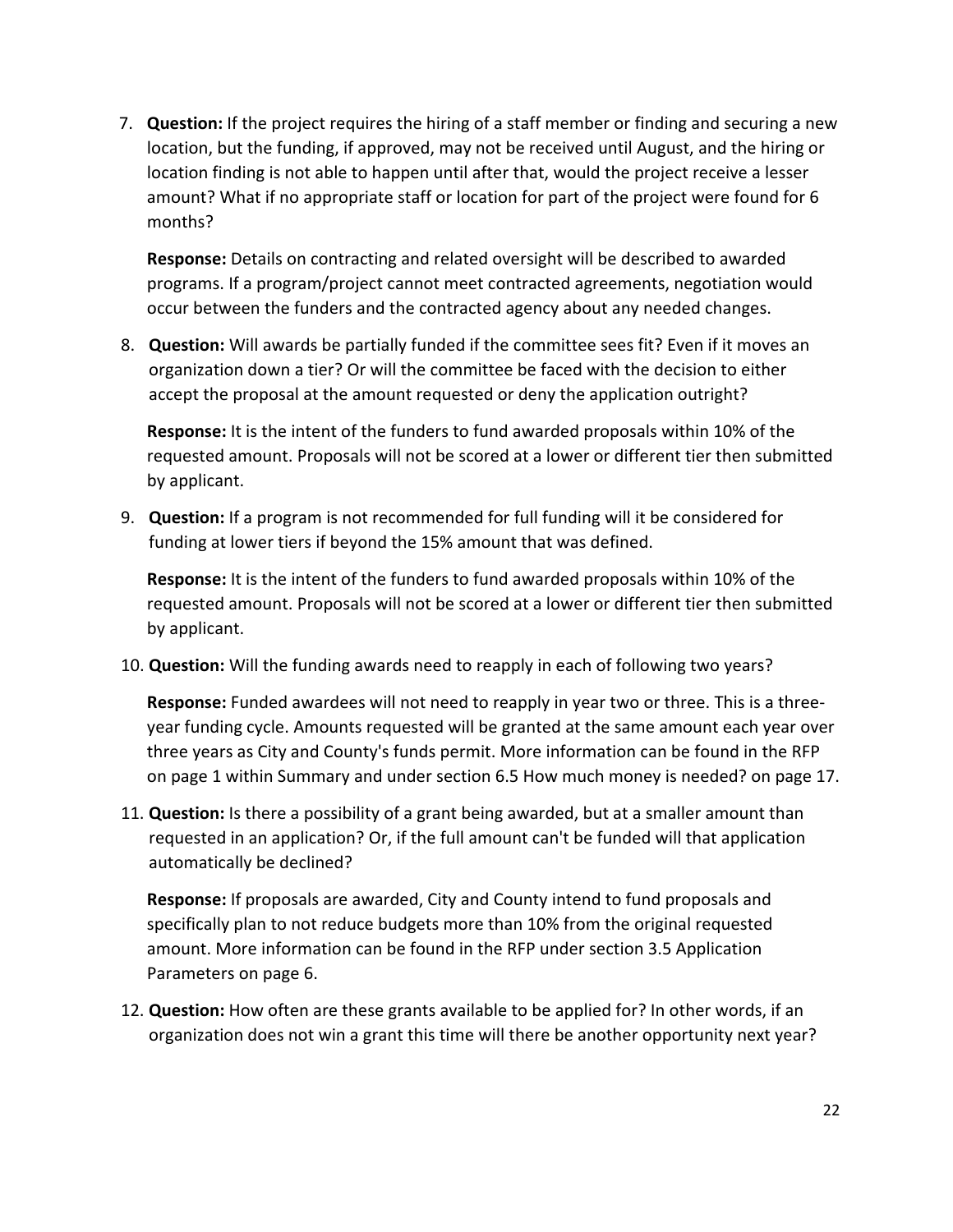**Response:** This is a three-year grant cycle. The next RFP is anticipated to reopen in 2024. More information can be found in the RFP under section 3.3 Amount Available on page 5.

13. **Question:** Will applications be selected on a "yes" or "no" basis, or will the decisionmaking body partially award applications?

**Response:** It is the intent of the funders to fund awarded proposals within 10% of the requested amount.

14. **Question:** If we apply in the middle tier, is there any way our application would be kicked down to the small tier?

**Response:** Proposals will not be scored at a lower or different tier then submitted by applicant.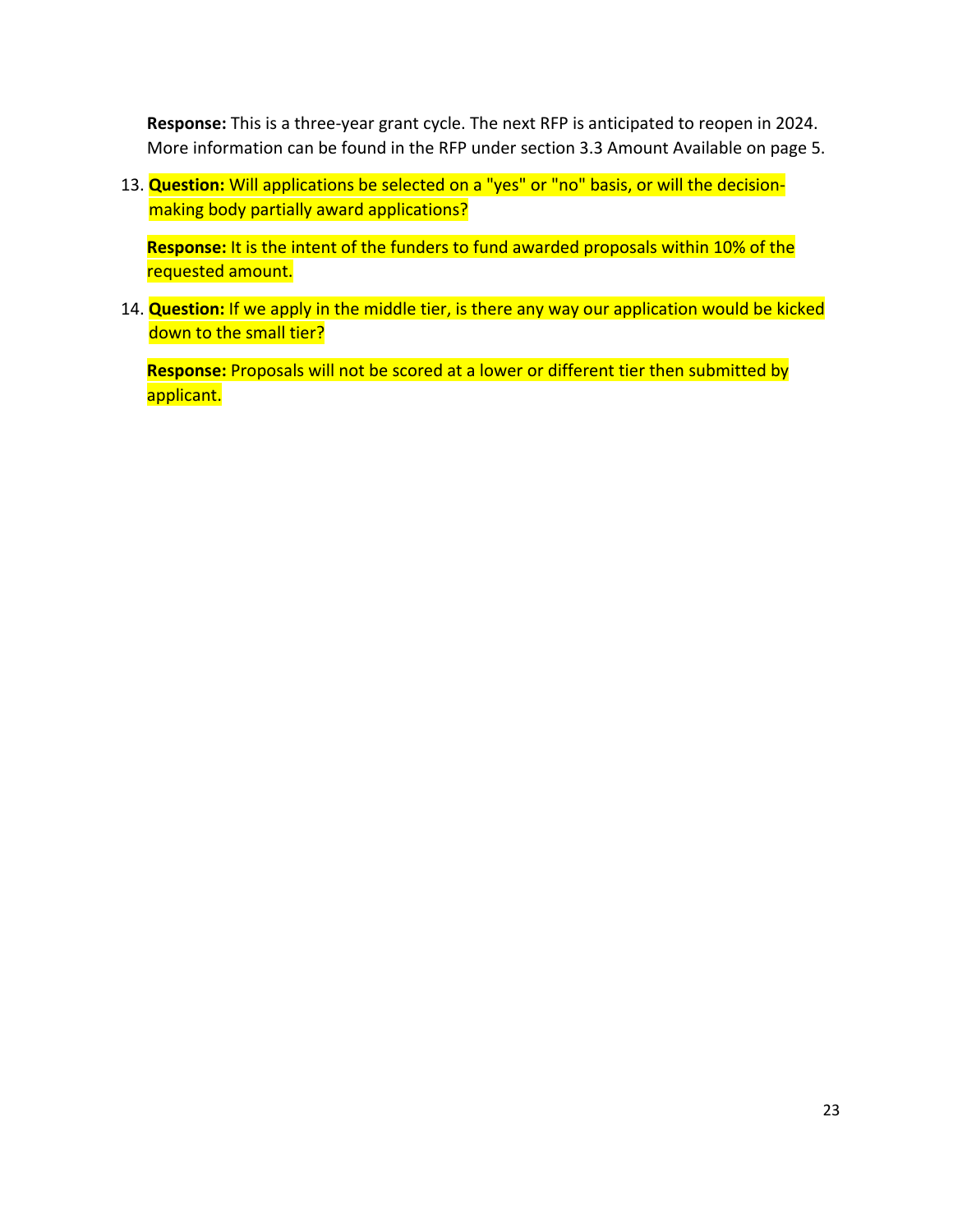# **E. Contracts and Reporting**

Questions related to contracts coming from the CORE RFP and reporting.

**1. Question:** What will reporting requirements be?

**Response:** Reporting requirements vary by tier, but all programs are required to collect information about the program/project. More information can be found in the RFP under section 4 Scoring Criteria on pages 7-9 and in the applications. In addition, reporting requirements will be part of the contracting process once proposals have been selected for funding.

**2. Question:** What are the reporting requirements for the grantees?

**Response:** Reporting requirements vary by tier, but all programs are required to collect information about the program/project. More information can be found in the RFP under section 4 Scoring Criteria on pages 7-9 and in Section 6 Application Instructions on pages 14-18. In addition, reporting requirements will be part of the contracting process once proposals have been selected for funding.

**3. Question:** Why is this designed to have contracts be retroactive? Why not plan ahead so that contracts can be signed July 1? This is a burden for organizations who don't have assets sitting around and will harm consumers by services being delayed.

**Response:** Contracts will be developed based on the Board of Supervisors and City Approved timeline found on page 13 of the RFP. As part of the City and County contracting process our deadlines require that we not move forward without the Board of Supervisor's approval. Due to the timeline of when the County and City budget is approved, contracts cannot be negotiated until after approval.

4. **Question:** If a funded project reported that they were not able to come close to their stated objectives and outcomes, what might be the process that would then occur? Might the project get a fix-it-or-lose-it notice? Might the program lose all of the funding immediately? Might it not change their future years of funding?

**Response:** Details on contracting and related oversight will be described to awarded programs. If a program/project cannot meet contracted agreements, negotiation would occur between the funders and the contracted agency about any needed changes.